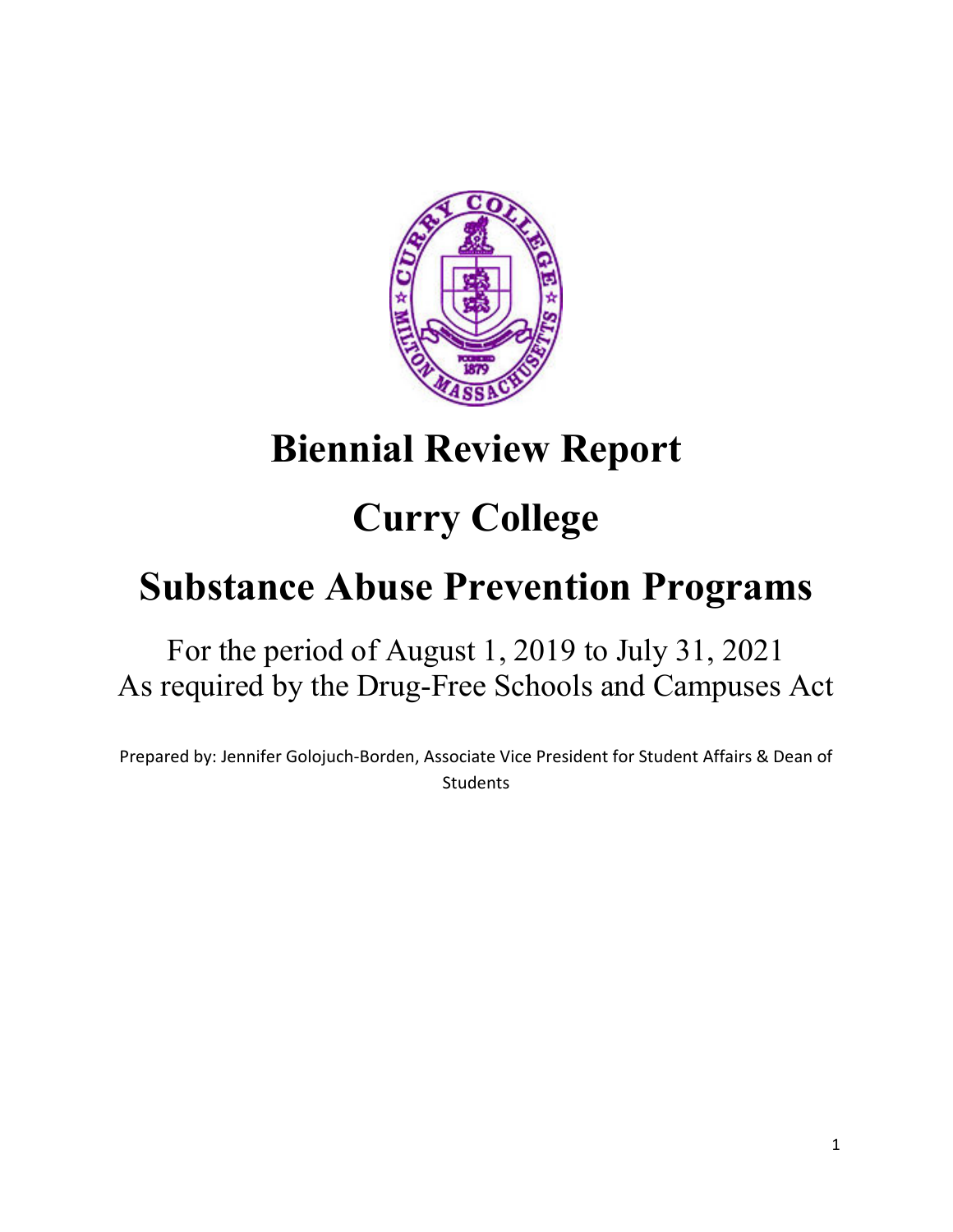## **Table of Contents**

|           | Introduction, Compliance Statement and Biennial Review Process4 |  |
|-----------|-----------------------------------------------------------------|--|
|           |                                                                 |  |
|           |                                                                 |  |
|           | $\Omega$                                                        |  |
|           | $\circ$                                                         |  |
|           | $\circ$                                                         |  |
|           | $\circ$                                                         |  |
|           |                                                                 |  |
|           | $\circ$                                                         |  |
|           | $\circ$                                                         |  |
|           | $\circ$                                                         |  |
|           | $\circ$                                                         |  |
|           | $\circ$                                                         |  |
|           |                                                                 |  |
|           | $\Omega$                                                        |  |
|           | $\circ$                                                         |  |
|           | $\circ$                                                         |  |
|           | $\Omega$                                                        |  |
|           | Alcohol and Other Drug Educational Sanction Completion Data10   |  |
| $\bullet$ | Alcohol and Other Drug Prevalence and Incidence Rate Data11-12  |  |
|           |                                                                 |  |
|           | $\circ$                                                         |  |
|           |                                                                 |  |
|           | $\circ$                                                         |  |
|           | $\circ$                                                         |  |
|           | $\circ$                                                         |  |
|           | $\circ$                                                         |  |
|           |                                                                 |  |
|           |                                                                 |  |
|           |                                                                 |  |
|           |                                                                 |  |
|           |                                                                 |  |
|           | $\circ$                                                         |  |
|           | O                                                               |  |
|           | $\circ$                                                         |  |
|           | $\circ$                                                         |  |
|           |                                                                 |  |
|           |                                                                 |  |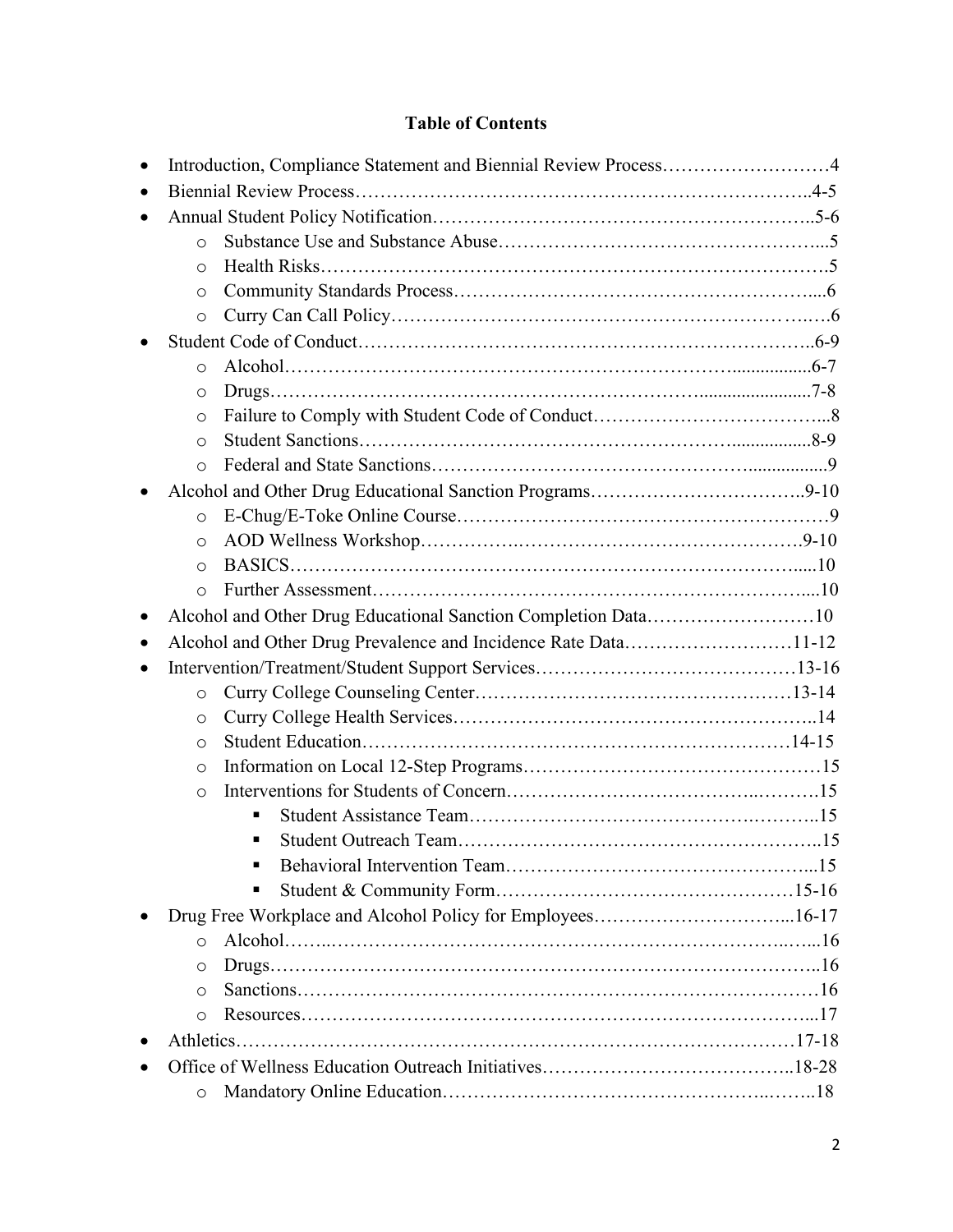|           | $\Omega$   |                                                                             |  |
|-----------|------------|-----------------------------------------------------------------------------|--|
|           | $\circ$    |                                                                             |  |
|           | $\circ$    |                                                                             |  |
|           | $\circ$    |                                                                             |  |
|           | $\circ$    |                                                                             |  |
|           | $\circ$    |                                                                             |  |
|           | $\bigcirc$ |                                                                             |  |
|           | $\bigcirc$ |                                                                             |  |
|           | $\Omega$   |                                                                             |  |
|           | $\circ$    |                                                                             |  |
| $\bullet$ |            |                                                                             |  |
|           | $\bigcap$  |                                                                             |  |
|           | $\circ$    |                                                                             |  |
| $\bullet$ |            | Wellness Education's Strengths, Successes, Challenges and Improvements30-31 |  |
|           | $\circ$    |                                                                             |  |
|           | $\circ$    |                                                                             |  |
|           | $\Omega$   |                                                                             |  |
|           |            |                                                                             |  |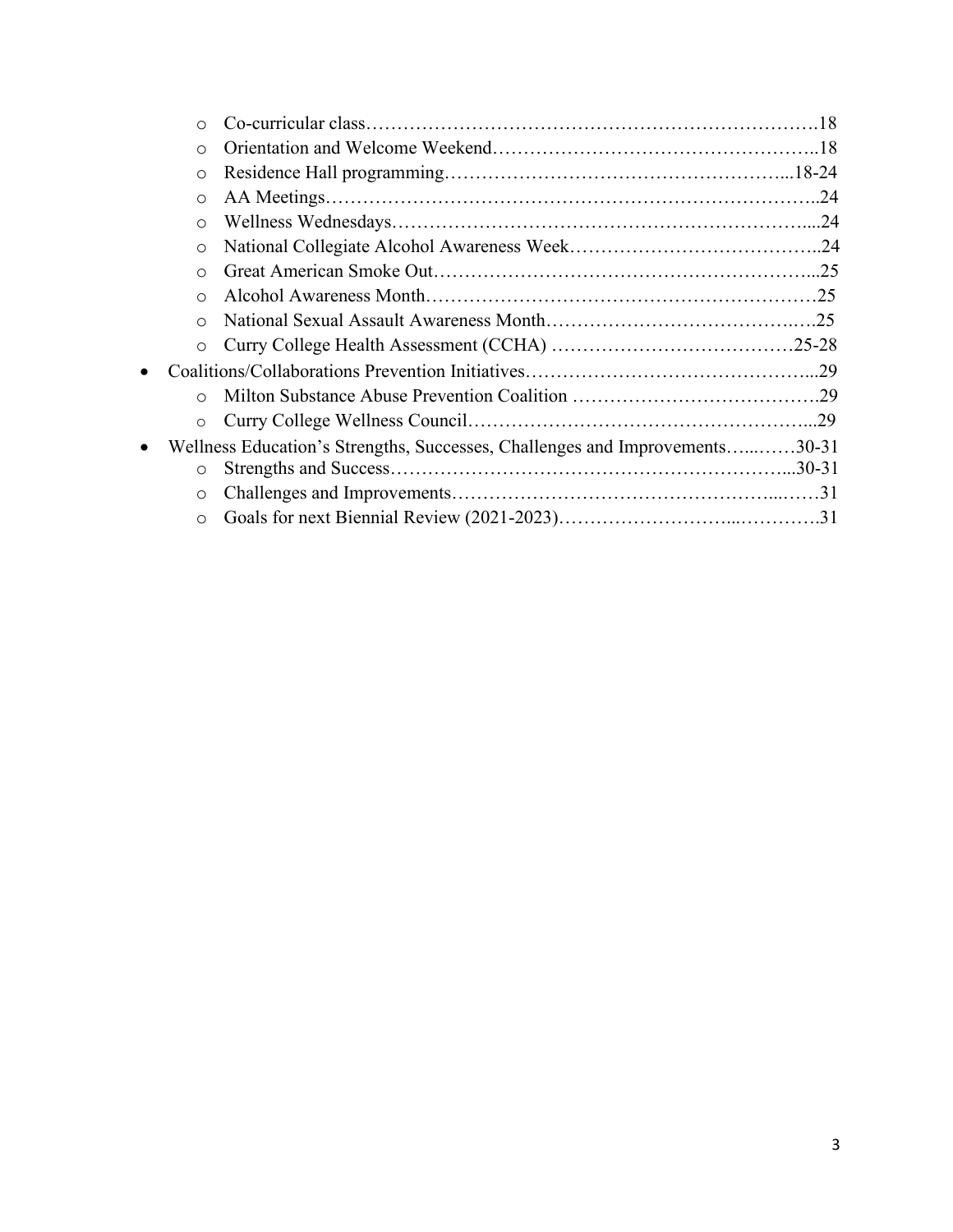#### **Curry College Biennial Review of Curry College Alcohol and Other Drug Programs 2019-2021**

#### **Introduction to Drug Free Schools and Communities Act**

The Drug Free Schools and Communities Act of 1989 Amendments required institutions of higher education to design and implement alcohol and illicit drug programs on their campuses. As a condition of receiving funds or any other form of financial assistance under any federal program, an institution of higher education has to certify that it has adopted and implemented a program to prevent "the unlawful possession, use of distribution of illicit drugs and alcohol by students and employees" on campus property or as part of any campus activity.

## **This legislation directed Colleges to**:

- 1. To develop a written policy on alcohol and other drugs
- 2. To develop a process that ensures policy distribution to all students, staff, and faculty

3. To enumerate federal, state, or local sanctions for unlawful possession or distribution of illicit drugs and alcohol

- 4. To describe health risks associated with alcohol abuse or illicit drug use
- 5. To describe College drug and alcohol programs available for students and employees
- 6. To specify disciplinary sanctions imposed on students and employees for policy violations
- 7. To conduct biennial reviews to assess the effectiveness of its alcohol and drug programs.

## **Compliance with Drug Free Schools and Communities Act**

The law further requires an institution of higher education to review its program to:

- 1. To determine its effectiveness and implement changes if they are needed, and
- 2. To ensure that the sanctions developed are consistently enforced

## **Biennial Review Process**

The information and data for the Biennial Review was collected from the following members of the campus community:

Vinnie Eruzione, Director of Athletics

Kathryn Bruning, Interim Director of Counseling Center

Jamie Linde, Director of Health Services

Jillian Poirier, Assistant Director of Community Standards & Accountability

Marcie Harrington, Assistant Director of Residence Life & Housing

This report will be made available to community members on the Curry College website.

#### **AOD Comprehensive Program Goals and Objectives for Biennium being reviewed**

- 1. Collect and provide information on Alcohol and Other Drug efforts to be accessible for the college community in one location.
- 2. Assess areas of improvement needed for Alcohol and Other Drug educational and preventative efforts. Based on reviewing the data, recommendations will be made regarding future directions of the Alcohol and Other Drug program at Curry College.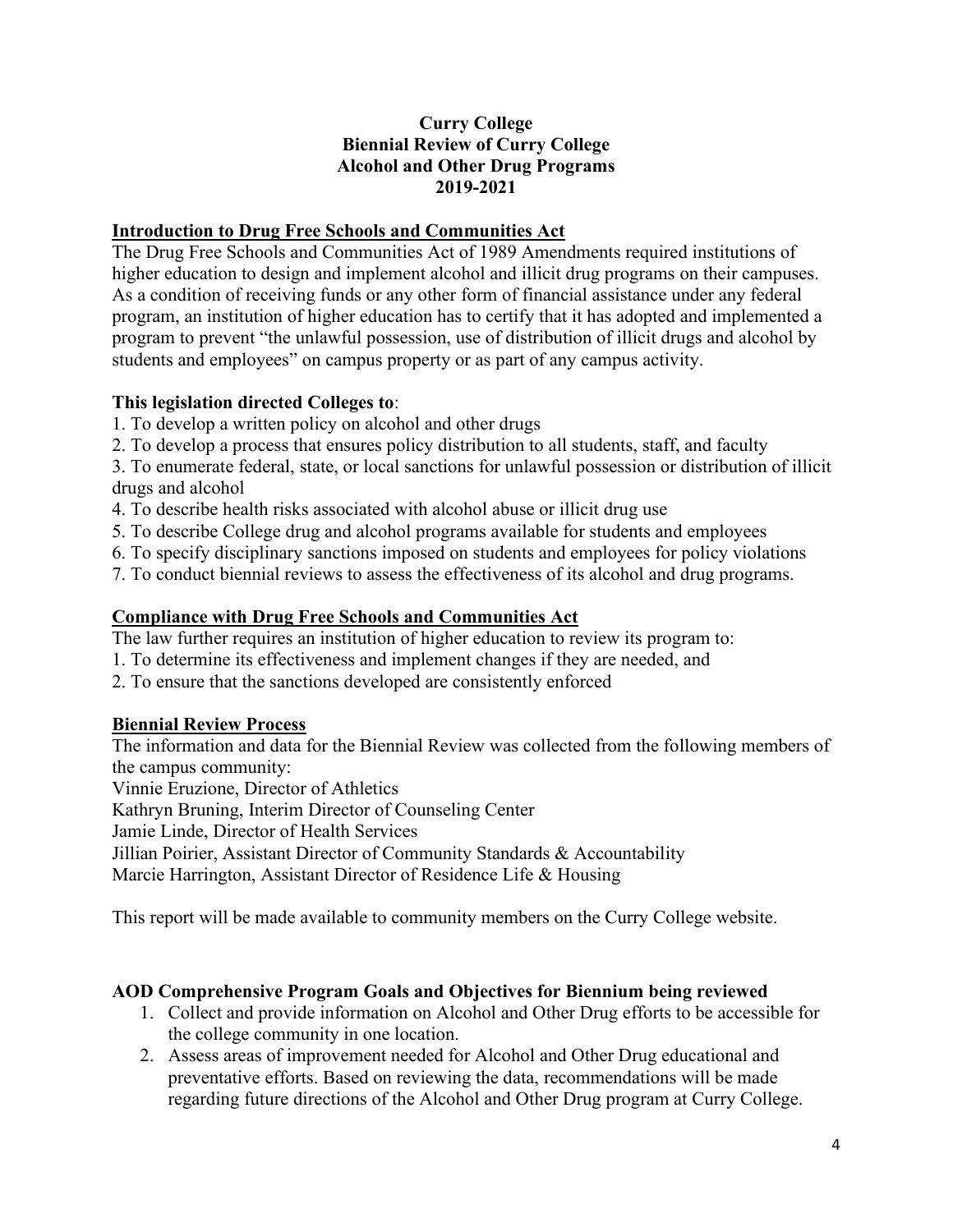3. Coordinate efforts for future reviews.

In order to continue to prioritize the health and safety of Curry College students, alcohol and other drug education efforts are continuously being assessed to improve and increase initiatives provided by this department as well as in partnership with other departments campus wide.

#### **Annual Student Policy Notification Process**

The Alcohol and Drug Policies are outlined in the Curry College Student Handbook. This handbook is accessible via the Curry College website for the external community and on the web portal for the internal community. This policy is updated annually and made available to all students each year.

#### **Substance Use and Substance Abuse**

The College is committed to promoting an environment free of drug and alcohol abuse through (1) education and counseling programs, and (2) the prohibition of illegal or imprudent use of drugs or alcohol. The College prohibits the unlawful manufacture, distribution, dispensing, possession and use of controlled substances. The term "controlled substances" is defined to include all substances included the federal Controlled Substances Act. Please [click here](https://www.dea.gov/drug-information/csa) for more information on substances included in the federal Controlled Substances Act. For the purposes of this policy, the terms "substance" and "controlled substance" also include alcoholic beverages. For more information on the College's Alcohol and/or Drug policies, please see the [Code of](https://www.curry.edu/assets/Documents/Student-Life/handbook.pdf)  [Conduct.](https://www.curry.edu/assets/Documents/Student-Life/handbook.pdf) All members of the community are expected to be familiar with and adhere to the College's Alcohol and Drug policies.

#### **Health Risks**

The use of alcohol and other drugs has both physical and psychological repercussions. Such substances can interfere with memory, sensation, and perception, and impair the brain's ability to synthesize information. Regular users develop tolerance and physical dependence. Psychological dependence occurs when the substance becomes central to the user's life and decision-making. Alcohol consumption may cause a number of marked changes in behavior. Even low doses may significantly impair the judgment and coordination required to drive a car safely. Low to moderate doses of alcohol may increase the incidence of a variety of aggressive acts, including physical attacks. Moderate to high doses of alcohol may cause marked impairments in higher mental functions, severely altering a person's ability to learn and remember information. Very high doses may cause respiratory depression and death. If combined with other depressants of the central nervous system, much lower doses of alcohol may produce the effects just described.

Repeated use of drugs and alcohol can lead to dependence. Sudden cessation of substance intake can produce withdrawal symptoms, including severe anxiety, tremors, hallucinations, and convulsions. Substance withdrawal can be life-threatening. Long-term consumption of substances, particularly when combined with poor nutrition, can also lead to permanent damage to vital organs, such as the brain and liver. Women who use controlled substances during pregnancy may give birth to infants with fetal alcohol or drug syndrome. In addition, research indicates that individuals with immediate family members who have experienced alcoholism or drug addiction are at greater risk than other individuals of becoming addicted to a substance themselves.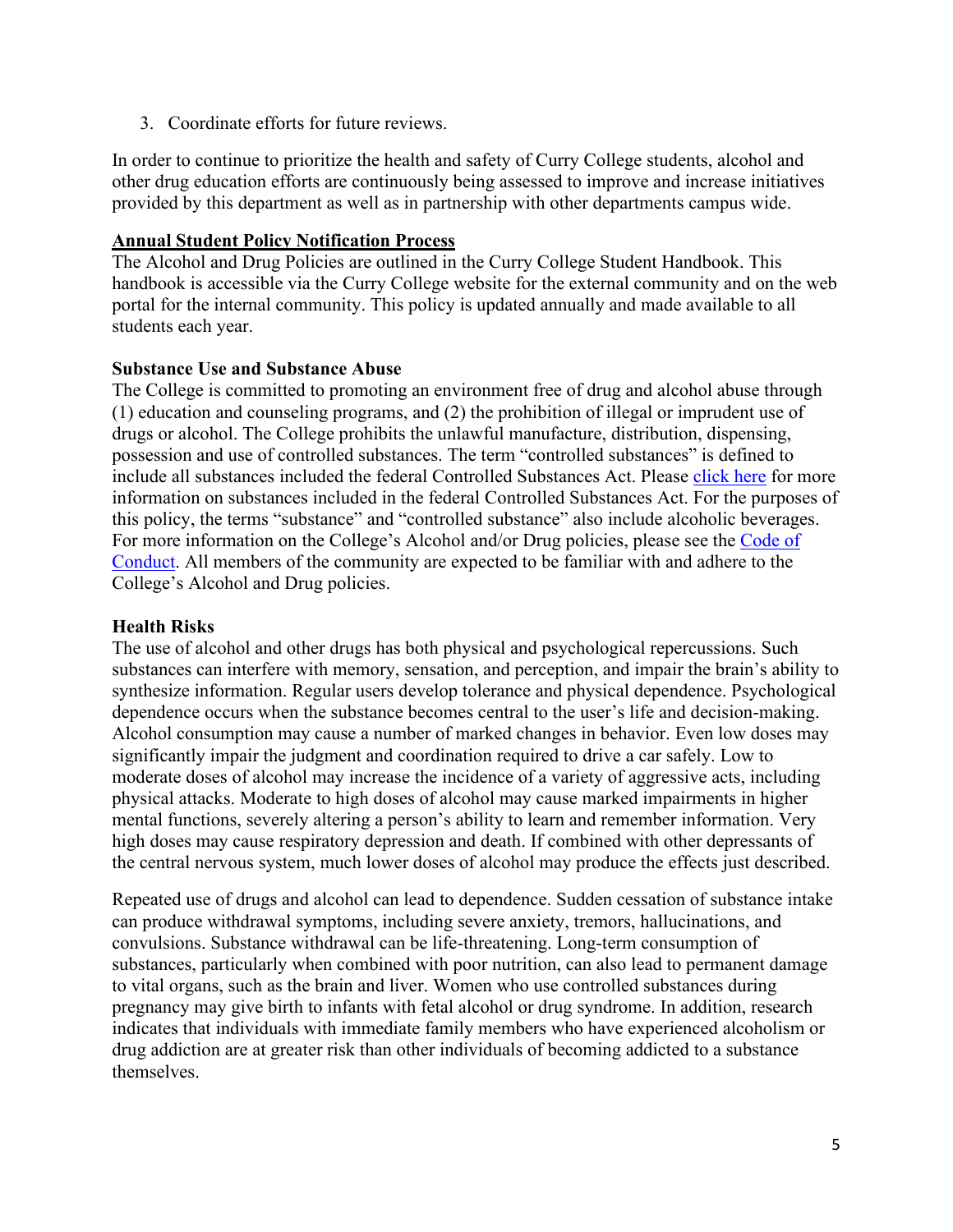#### **Community Standards Process**

Students at Curry College must adhere to appropriate standards of behavior, comply with College policies, follow directions from College officials and act in accordance with the College's Personal Integrity Statement and Community Expectations. Students who do not do so may be subjected to the community standards process. Depending on the nature of the situation, the College reserves the right to take immediate action and make administrative decisions in the best interest of the College. In keeping with these expectations, the use of alcoholic beverages cannot be an excuse for inappropriate conduct, or for damage to public or private property.

Administrators from the College's Academic Affairs and Student Affairs Offices and their designees, have the authority to determine if a student's actions constitute a violation of the College's policies, standards, and expectations or otherwise warrant discipline and what disciplinary action is appropriate, given the particular circumstances. Each situation is evaluated in a case-by-case manner, as the facts and circumstances of each individual situation vary. Accordingly, comparisons between disciplinary measures imposed on different students have no bearing on whether any particular disciplinary action is warranted in regard to any one student. Students who are involved in student conduct proceedings must realize that the rules which apply to a court matter do not apply to the College Community Standards Process. The College wishes to encourage students to communicate openly and to benefit from this process.

#### **Curry Can Call Policy (formerly Colonels Can Call until Summer 2020)**

The health, safety, and wellbeing of community members are a primary concern of the College. The College strongly encourages community members to call for help if they or another individual are in need of medical assistance for any reason. Students should contact Public Safety (or local police, or emergency responders if off-campus) and remain with the individual who needs medical assistance until help arrives. This includes a situation where an individual needs medical assistance because of consumption of alcohol or other drugs and exhibiting any signs of potential alcohol poisoning or overdose.

As a community of care, we value the act of students positively intervening for others. We do not want students to be reluctant to call for help due to the fact they themselves are under the influence of alcohol or other drugs. If a student is under the influence of alcohol or other drugs and calls for help and remains with the individual until help arrives, the Office of Community Standards &Accountability will recognize the importance of the call and the caller will not receive a community standards record for being under the influence or in possession of alcohol or other drugs. Such situations will be handled on a case-by-case basis and determined by the Office of Community Standards & Accountability.

#### **Student Code of Conduct**

#### **Alcohol**

- 1. In the presence of illegal alcohol use or possession: In the presence of any activity involving alcohol that is in violation of local, state, or federal law, or college policies.
- 2. Possession and/or use of alcohol under the legal drinking age: The possession and/or use of alcoholic beverages is restricted to those persons age 21 or older. Students under the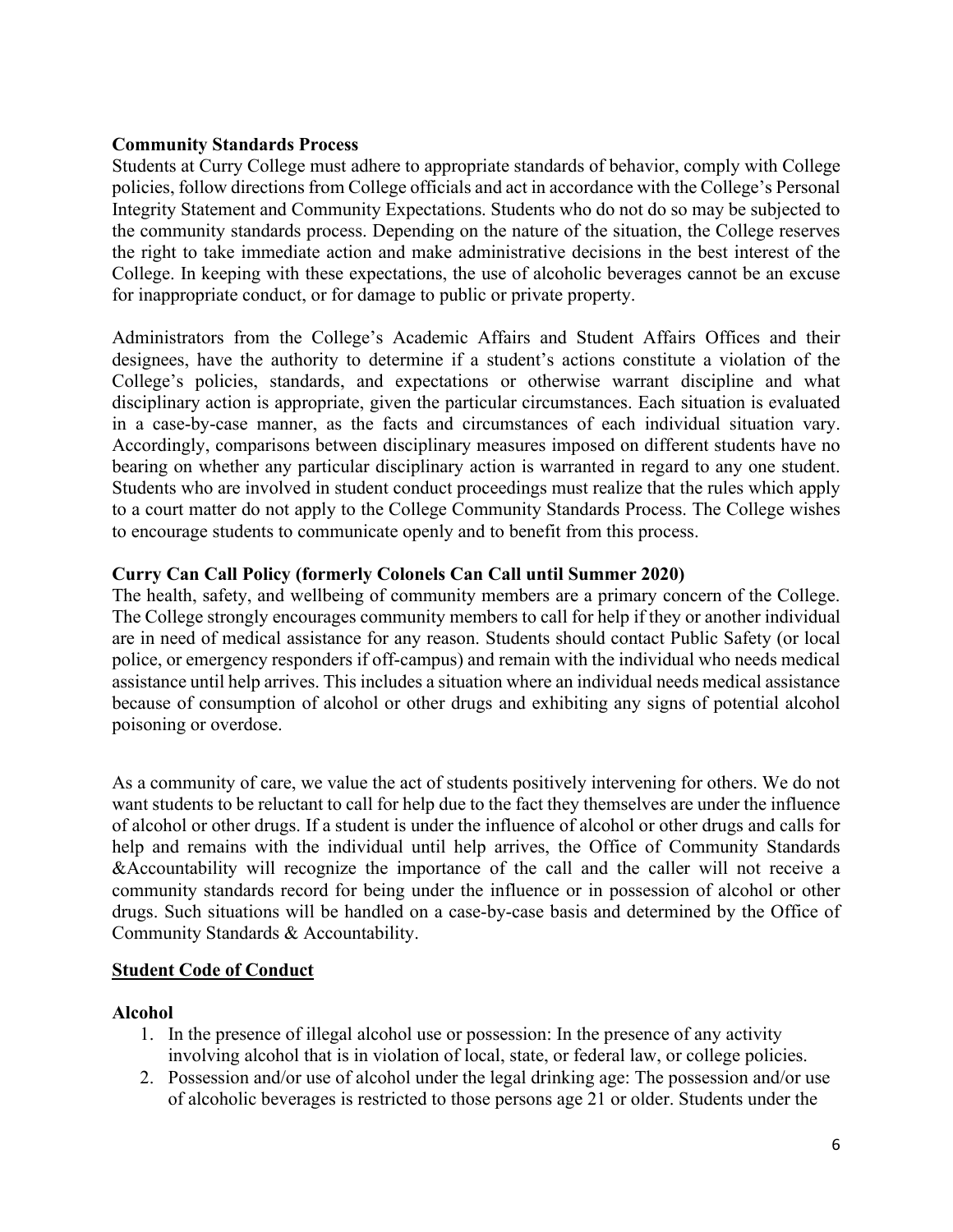age of 21 and their guests, regardless of age, may not possess, use or distribute alcoholic beverages or be in attendance where alcohol is present.

- a. The possession or presence of empty alcohol containers is prohibited in rooms where students are under the age of 21 and will be viewed as evidence of possession or consumption of alcoholic beverages.
- 3. Possession of alcohol on campus over approved limit: A student of legal drinking age may have in their possession up to no more than the following amounts of alcohol at any given time: twelve 12oz. cans of beer, or one 750ml. bottle of wine, or 750ml. of hard liquor up to 100 proof. The amount of alcohol in a room is limited to the number of occupants present in the room (e.g. a suite with 6 occupants, each resident of that suite may possess 12 beers limiting the total amount of alcohol allowed in the suite at any given time to 72 beers regardless of the number of guests).
- 4. Possession and/or consumption of alcoholic beverages is prohibited on the North side of campus. Possession and/or consumption of alcoholic beverages is permitted on Mid Campus and in non-suite style rooms on South Campus where every resident assigned to the room is at least 21 years old. If guests are present in the space, each guest must be at least 21 years old. Alcohol may not be possessed and/or consumed in the presence of a person under the age of 21. For suite style living on South campus, alcohol may only be consumed and/or possessed in the suite if every resident in the assigned suite and their guest are at least 21 years old. A 21 year old living in a suite with a resident under the age of 21 may not possess and/or consume alcohol in their personal room or in the common room of their suite.
- 5. Possession or use of common source alcohol containers and related paraphernalia (kegs, beer balls, funnels, flasks, nips, etc.) are prohibited.
- 6. Open containers and/or consumption of alcohol in public areas (bathrooms, hallways, lounges, outside, etc.) is prohibited.
- 7. Alcoholic beverages are generally prohibited at College-sponsored activities, unless approved in writing in advance by the Vice President of Student Affairs. Public Intoxication on the Curry College campus or at College sponsored activities is prohibited. Intoxicated students and their guests will not be permitted entrance to college sponsored activities. Intoxicated students or their guests may be transported to the hospital for emergency care. All costs for transportation and treatment will be borne by the student. Intoxicated students who are disorderly or disrespectful to College staff, or who fail to comply with the directives of same, may be subject to disciplinary actions.
- 8. Providing alcohol to persons who are not of legal age is prohibited. The delivery of alcoholic beverages to the College mailroom is prohibited even for students of legal drinking age.
- 9. Participation in drinking games as well as the use of funnels, beers bongs, and similar products is prohibited, with or without the actual presence of alcohol.
- 10. Driving under the influence of alcohol on campus is prohibited. Students may be subject to arrest from local authorities as a result of this conduct.

#### **Drugs**

Students are expected to comply with federal, state, and local laws with regards to controlled substances and the possession and use of all prescription medication. All prescription medication must be stored in the original container with the original label affixed by the pharmacist showing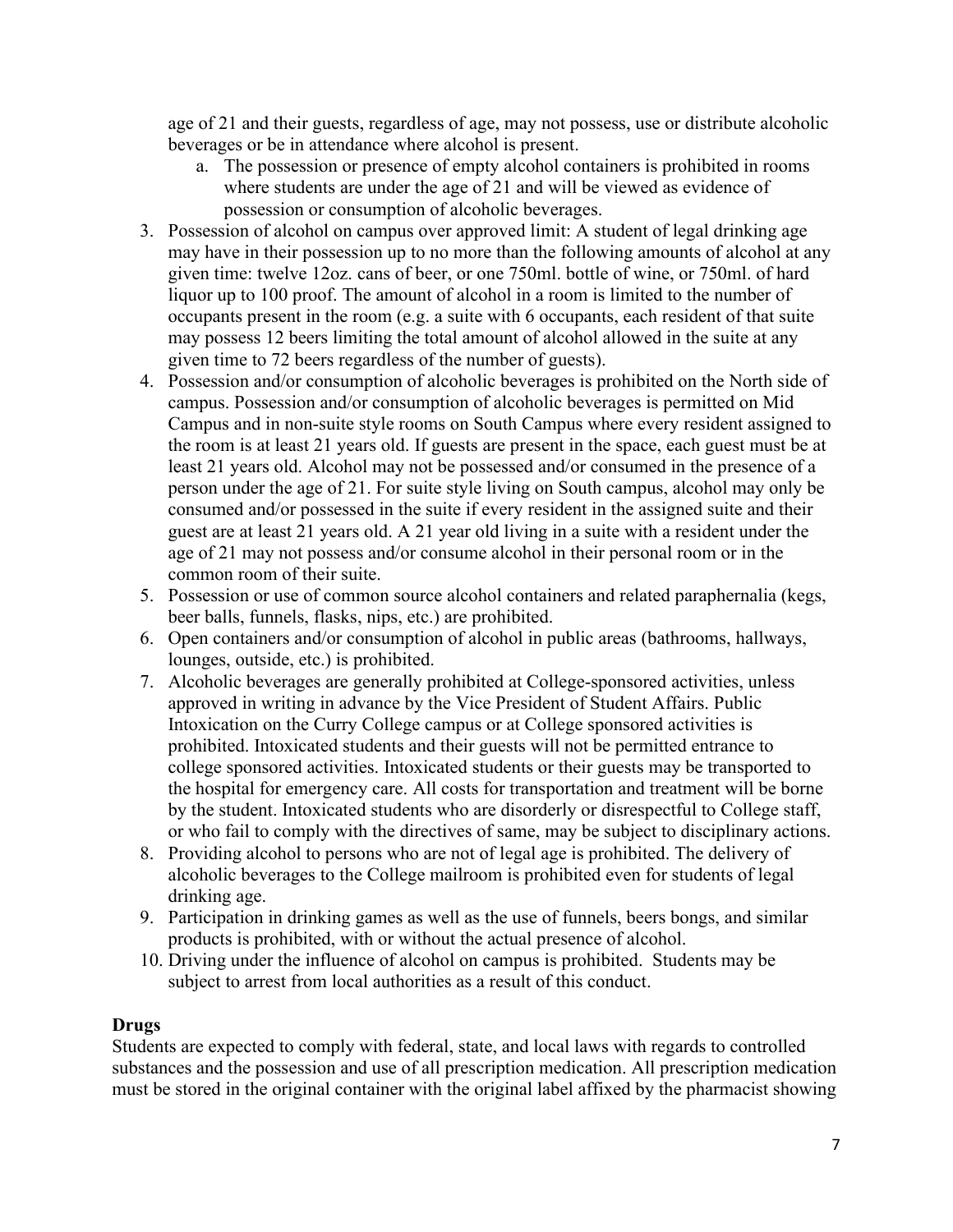all details as described in M.G.L Chapter 94, Section 21, including patient's name, name of medication, and directions for use. Any other method of storage of prescription drugs may be considered to constitute abuse of the medication or intent to distribute.

**Marijuana use and possession remains prohibited at Curry College.** In 2016, Massachusetts legalized the growth, possession and personal recreational use of marijuana by adults 21 years of age or older. As a recipient of federal funding, however, Curry College must comply with current federal drug laws that classify marijuana as a controlled substance and prohibit use and possession. Accordingly, Curry continues to prohibit the use, possession, cultivation and sale of marijuana on all College property and at all College-sponsored activities, whether on or offcampus.

- a. In the presence of illegal drug use or possession: In the presence of any activity involving drugs that is in violation of local, state, or federal law, including, but not limited to, manufacture, cultivation, distribution, sale and/or misuse of any controlled or illegal substance, including designer drugs and the illicit use or possession of prescription drugs without a valid prescription or with a valid prescription that violates the intended and medically accepted use.
- b. Drug paraphernalia: The possession and/or use of drug paraphernalia.
- c. Possession and/or use: Curry prohibits the possession and/or use of a controlled substance and/or the misuse of prescription medication.
- d. Possession with intent to sell and/or distribute: The sale, attempted sale, distribution and/or attempted distribution of controlled substances including prescription medications.

#### **Failure to Comply with Student Code of Conduct**

Students and their guests are expected to comply with request or directions of all Public Safety, residence hall staff, faculty members, administrators, student employee staff acting in performance of their duties, and college officials acting in performance of their duties. In addition, students are expected to comply with the terms of any sanctions imposed on them as an outcome of a Community Standards Process.

#### **Student Sanctions**

Students who are referred to the College's Community Standards Process and/or found responsible for violating the College's Alcohol or Drug policy should review the Community Standards Process and Alcohol and Drug policies in the student handbook. The College will impose disciplinary sanctions for violations of the Alcohol and Drug policies, up to and including expulsion from the College and referral for criminal prosecution. A sanction may include the completion of an appropriate rehabilitation program in the sole discretion of the College. For more information on potential sanctions, please see the Sanctions section of the handbook located under [Community Standards & Accountability.](https://www.curry.edu/assets/Documents/Student-Life/handbook.pdf#page=50)

All students should be aware that federal statutes permit Curry to notify a student's parent(s) or legal guardian(s) regarding a student's violation of the College's Alcohol or Drug policy in certain circumstances. For example, designated college administrators or Community Standards staff members may notify a student's parent(s)/legal guardian(s) in the case of a student being medically transported for drug overdose or alcohol poisoning. Curry may also notify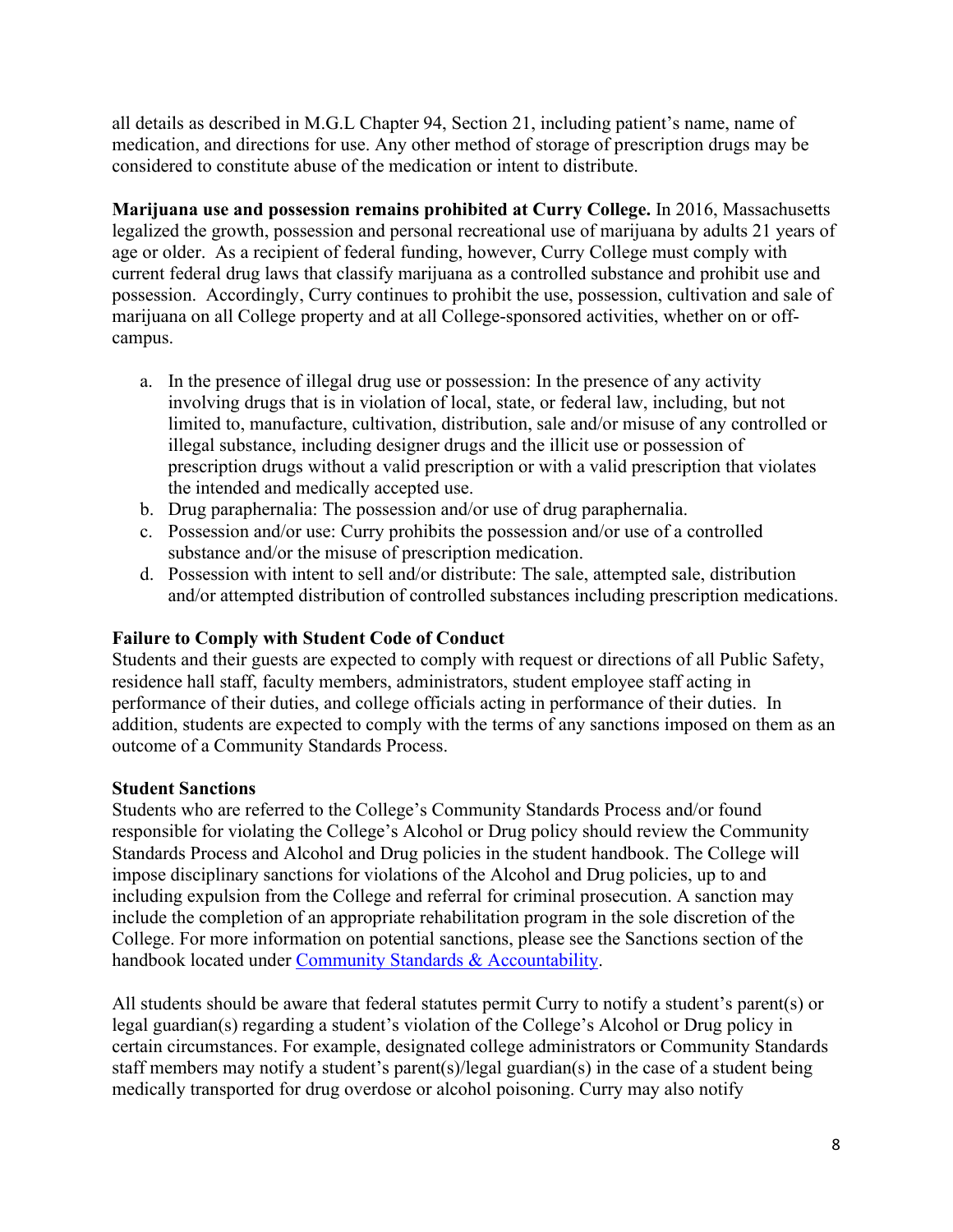parent(s)/legal guardian(s) if a student is found responsible for violating the College's Alcohol and/or Drug policy and they are under 21 years old or if the parent(s)/legal guardian(s) claim the student as a dependent for federal income tax purposes.

#### **Federal and State Sanctions**

Federal, state and local sanctions for unlawful possession or distribution of illicit drugs range from probation to fines and imprisonment. Federal penalties and sanctions for the illegal possession of a controlled substance are detailed in the Controlled Substances Act, available [online.](https://www.dea.gov/drug-information/csa#:%7E:text=The%20Controlled%20Substances%20Act%20(CSA,and%20safety%20or%20dependence%20liability.)

Pursuant to federal law, conviction for violation of any state or federal drug law can lead to ineligibility for any or all federal benefits, including student loans, grants, contracts, and professional commercial licenses, grants and loans. Thus, a drug conviction can make a student ineligible for student loans.

All students should be aware that federal statutes permit Curry to notify a student's parent(s) or legal guardian(s) regarding a student's violation of the College's Alcohol or Drug policy in certain circumstances. For example, designated college administrators or student conduct staff members may notify a student's parent(s)/legal guardian(s) in the case of a student being medically transported for drug overdose or alcohol poisoning. Curry may also notify parent(s)/legal guardian(s) if a student is found responsible for violating the College's Alcohol and/or Drug policy and they are under 21 years old or if the parent(s)/legal guardian(s) claim the student as a dependent for federal income tax purposes.

## **Alcohol and Other Drug Educational Sanction Programs**

The alcohol and other drug educational sanctions are overseen by the Office of Community Standards & Accountability. In the Community Standards process, the following educational sanctions are used as brief educational interventions for students who have been found responsible for violating either the College Alcohol or Drug policy:

- 1. **E-Chug/E-Toke Online Course -** The e-CHECKUP programs are a personalized, evidence-based, online prevention intervention for alcohol and marijuana developed by counselors and psychologists at San Diego State University. The eCHECKUP TO GO programs are designed to motivate individuals to reduce their consumption using personalized information about their own drinking and risk factors. E-CHUG is used as a sanction for first time, non-serious alcohol offenses. This program is also given to students to use at random during educational events and programs to obtain a wider range of data regarding student alcohol and marijuana use.
- **2. Alcohol & Other Drug Wellness Workshop–** The Alcohol and Other Drug Wellness Workshop is a brief alcohol and other drug abuse prevention and harm reduction program for college students involving interactive activities and discussion. This class involves a 90-minute, facilitated class by the Coordinator for Wellness Education. Throughout the course, students are presented with information, and then they are able to reflect on what they have learned as it relates to their choices about drinking and using other drugs. The AOD Wellness Workshop is presented in a non-confrontational manner that enables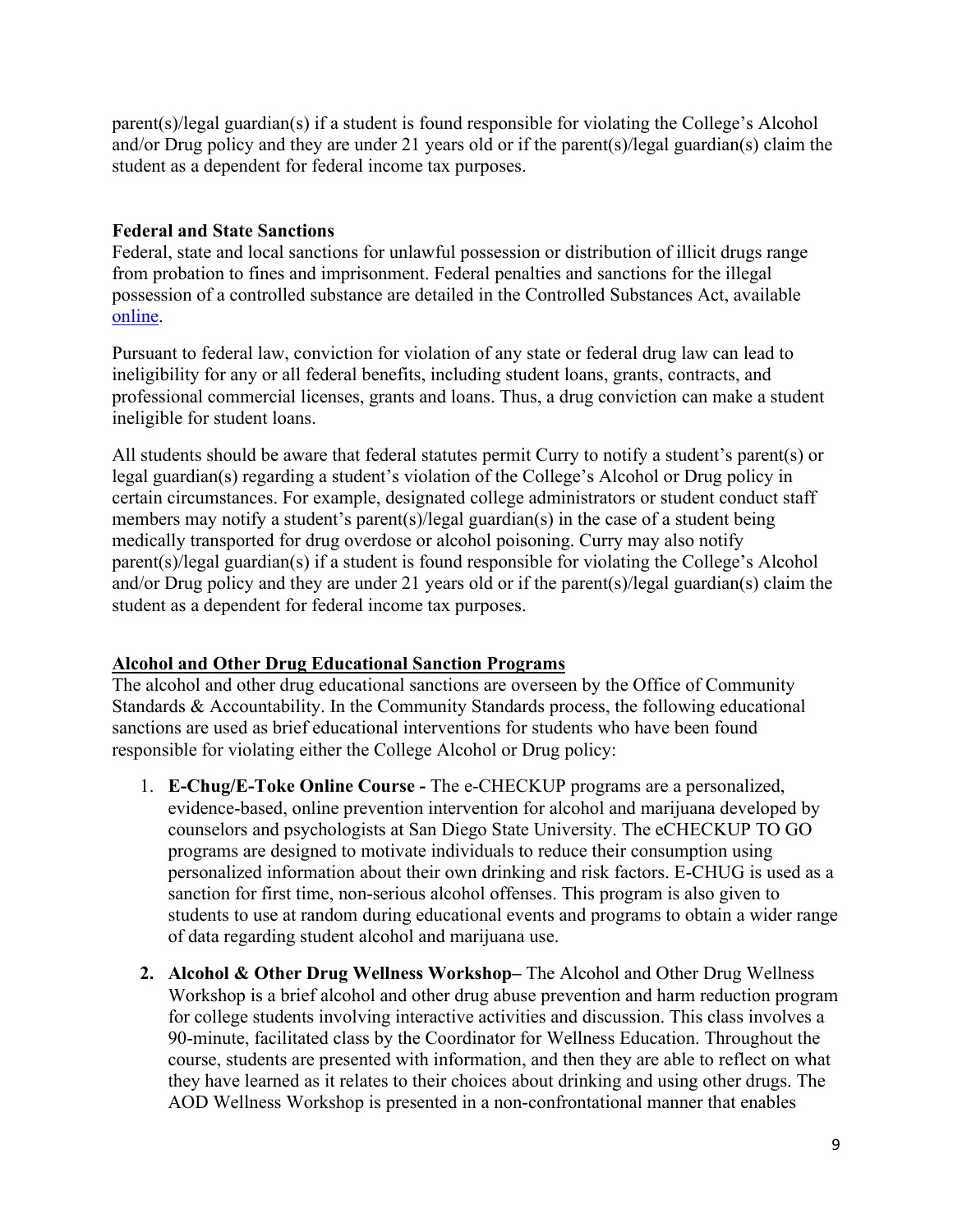students to make their own decisions about alcohol consumption. Because the central focus of this program is to help students make informed choices, the workshop is set up to provide participants with information, and then they are asked to apply what they have learned in pre and post surveys. We include reflective questions within our discussions and provide a pre and post survey.

- 3. **BASICS -** BASICS is a two-session appointment with the Coordinator for Wellness Education at Curry College. These sessions include an alcohol use assessment and incorporate motivational interviewing techniques to assist students struggling with alcohol or drug abuse. BASICS is generally reserved for either repeat offenders of the AOD policies, or for students that experience negative consequences as a result of their AOD violation (i.e. hospital transport for alcohol or other drugs)
- 4. **Further Assessment -** If the student has completed the online course, group classes, and BASICS, further individual assessment will be needed and determined in consultation with the Director of Community Standards & Accountability.

In addition to these sanctions, students who violate the Alcohol and Drug policies may be sanctioned to complete Probationary Review Meetings. This sanction was implemented for students who were at higher risk due to repeat partners of drug and alcohol violations. The students are assigned to a full-time staff member that they see on a bi-weekly or monthly basis. The meetings are designed to connect the student to campus resources as well as to hold them accountable while successively establishing goals with the student.

Other sanctions may include but are not limited to the following: Reflection paper (assigned to all students who are transported for alcohol and other drugs), substance abuse assessment (if student has completed BASICS and has another violation and/or receives suspension due to alcohol and other drug violation), bulletin board and/or designing program to be completed within residence halls, or other sanction in which the student proposes as sanction option (i.e. attending programs, attending AA meeting, watching video and writing additional reflection paper, journaling, etc.), or required attendance at a College-sponsored event.

It appears that students who do not complete their assigned sanction are at a greater risk for attrition from the institution. Students who do not complete their assigned educational sanctions by the date set by the Community Standards officer are charged and found responsible for failure to comply (violation listed in our Student Handbook); subsequently, the student must complete additional sanctions for the failure to comply charge as well as complete the sanctions previously assigned for the alcohol and other drug violations.

#### **Alcohol and Other Drug Educational Sanctions Completion Data Academic Year 2019-2020**

| <b>Sanction</b>  | Completed | <b>Assigned</b> | Completion<br>Percentage |
|------------------|-----------|-----------------|--------------------------|
| E-Chug (alcohol) |           |                 |                          |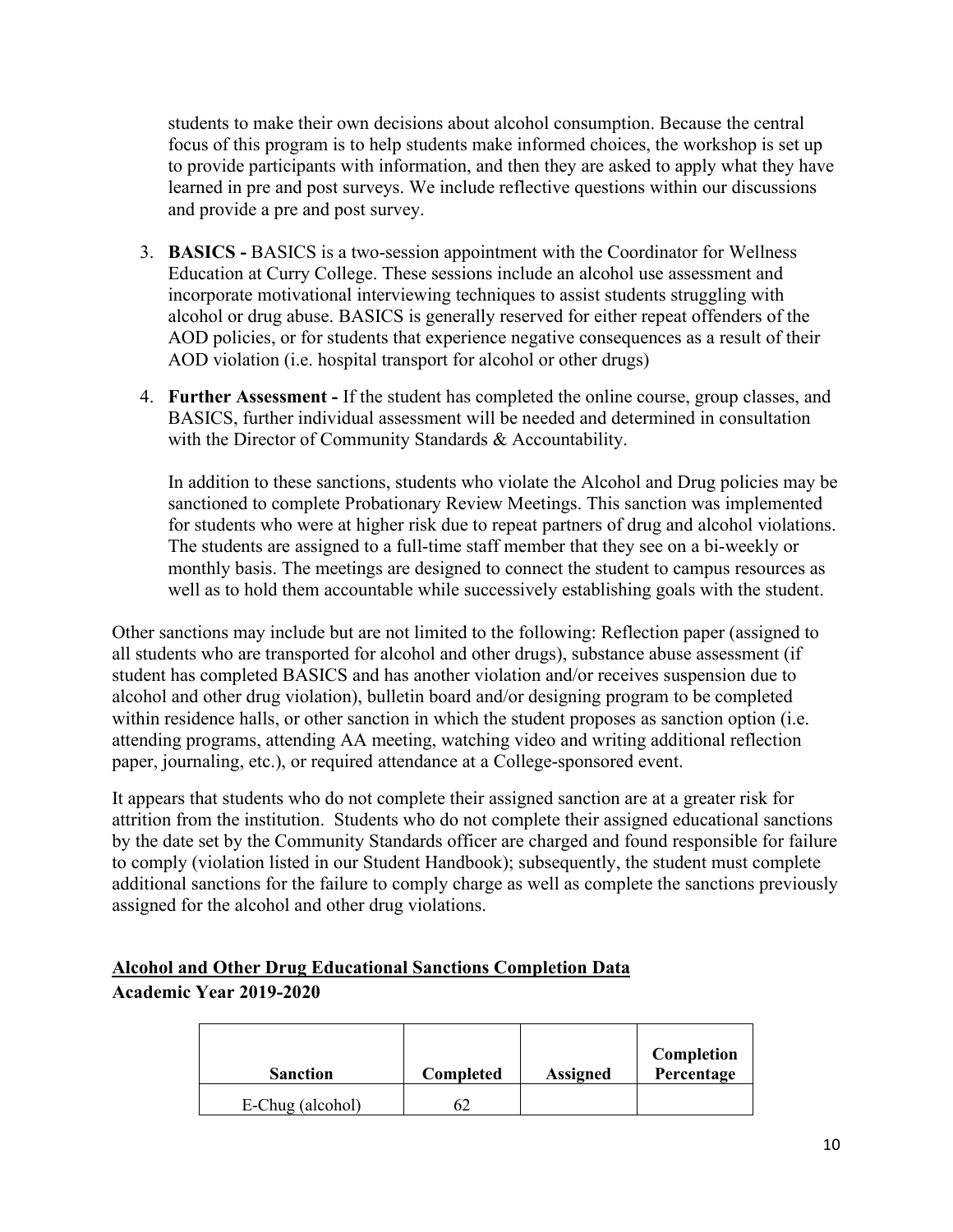|                               |    | 92 | 67% |
|-------------------------------|----|----|-----|
| E-Toke (marijuana)            | 29 |    | 66% |
| Alcohol & Other Drug<br>Class | 25 |    | 81% |
| <b>BASICS</b>                 |    |    | 60% |

#### **Academic Year 2020-2021**

| <b>Sanction</b>      | Completed | <b>Assigned</b> | Completion<br>Percentage |
|----------------------|-----------|-----------------|--------------------------|
| E-Chug (alcohol)     | 25        | 43              | 58%                      |
| E-Toke (marijuana)   | 13        | 19              | 68%                      |
| Alcohol & Other Drug |           |                 |                          |
| Class                |           | 4               | 25%                      |
| <b>BASICS</b>        |           |                 | 71%                      |

#### **Alcohol and Other Drug Prevalence and Incidence Rate Data**

The data below was provided by the Office of Community Standards and Accountability at Curry College. These numbers reflect incidents occurring both on-campus and off-campus that went through the Community Standards Process.

The following chart shows the number of students who went through the Community Standards Process during the 2019-2020 and 2020-2021 academic years. The numbers below reflect the alleged violations (reported violations) and responsible findings as a result of the Community Standards Process.

|                                                 | 2019-2020 | 2020-2021 |
|-------------------------------------------------|-----------|-----------|
| Alleged Alcohol Policy Violations               | 337       | 250       |
| Responsible Alcohol Violations                  | 213       | 165       |
| <b>Alleged Drug Policy Violations</b>           | 113       | 92        |
| <b>Responsible Drug Violations</b>              | 59        | 40        |
| Total Responsible Findings for Alcohol & Drugs  | 272       | 205       |
| Transports to the hospital for Alcohol or Other |           |           |
| Drugs                                           | 3         |           |
| Curry Can Call Policy                           |           |           |

#### **Additional Information:**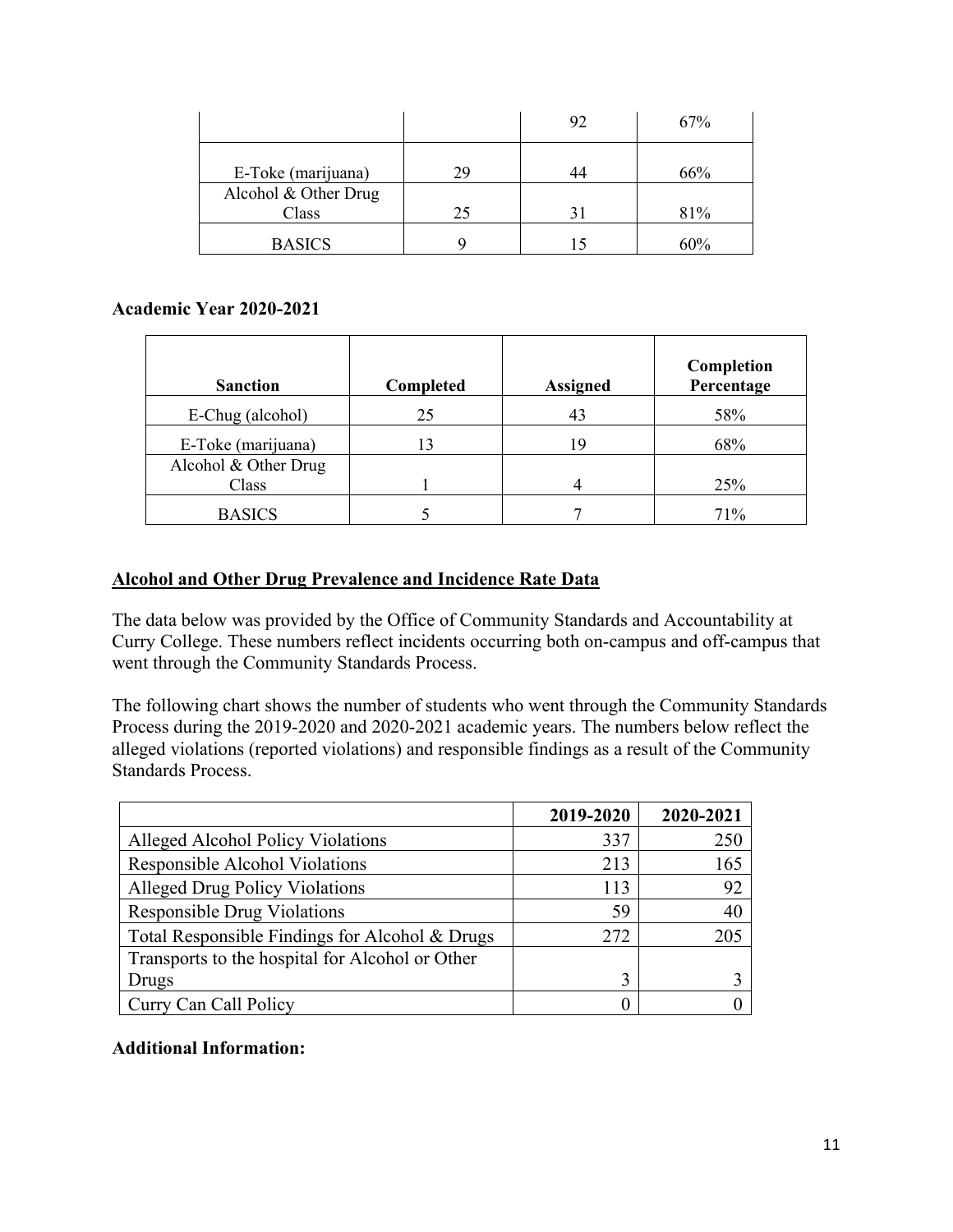During 2019-2020 academic year, 450 students were referred to the Community Standards Process for an alleged violation of the alcohol and/or drug policies. These referrals include the following statistics:

- 337 students were alleged to have violated the alcohol policy and 213 of them (63%) were found responsible or accepted responsibility
- $\bullet$  113 students were alleged to have violated the drug policy and 59 of them (52%) were found responsible or accepted responsibility
- From August 1, 2019 through May 31, 2020, 5 individuals were transported to the hospital for further evaluation for alleged alcohol or other drug consumption; of these 5 individuals, 0 of these students utilized our Curry Can Call program. At the conclusion of the academic year, all students were referred to the community standards process to meet with a community standards officer and sanctioned to BASICS with a trained staff member.

During 2020-2021 academic year, 342 students were referred to the Community Standards Process for an alleged violation of the alcohol and/or drug policies. These referrals include the following statistics:

- 250 students alleged to have violated the alcohol policy and 165 of them (66%) were found responsible or accepted responsibility
- 92 students alleged to have violated the drug policy and 40 of them (43%) were found responsible or accepted responsibility
- From August 1, 2020 through May 31, 2021, 3 individuals were transported to the hospital for further evaluation for alleged alcohol or other drug consumption; of these 3 individuals, 0 of these students utilized our Curry Can Call program. At the conclusion of the academic year, all students were referred to the Community Standards Process to meet with a Community Standards Officer and sanctioned to BASICS with a trained staff member.

## **Curry Can Call Policy highlights:**

The Curry Can Call Policy (changed from Colonels Can Call in the Summer of 2020) is an initiative to encourage students to call for help when they or their friends are in need of medical assistance. The Office of Community Standards and Accountability continues to partner with the Coordinator for Wellness Education to enlist the help and support of all community members to "call for help" if another member of the community may need assistance due to alcohol or other drug consumption. Furthermore, all incoming students attend an orientation session with Community Standards and Accountability. This session intentionally highlights the statistics regarding referrals to the Community Standards Process for alcohol and other drugs while also educating incoming students on the Colonels Can Call policy. There has been a continued message around Community of Care that is later reiterated during Welcome Weekend and throughout the year. The two offices continued the collaboration into the spring semester by highlighting the policy in communication about Spring Weekend and Senior Celebrations. In conclusion, this partnership will continue to review data, note trends, and incorporate best practices for addressing issues both proactively and reactively.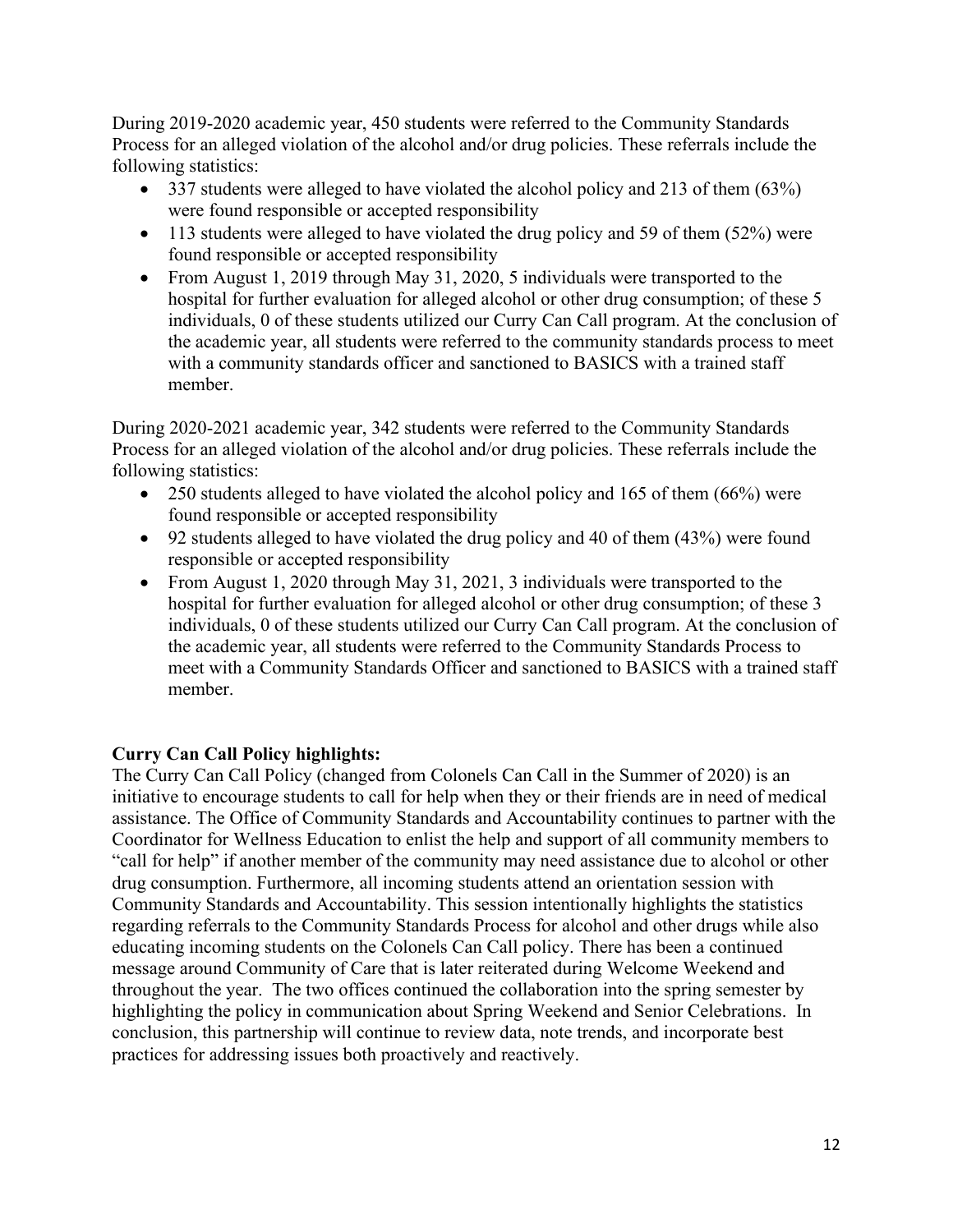## **Intervention/Treatment/Student Support Services**

In order to promote an environment free of substance abuse, the college supports an active program of community awareness and education. This program extends to the misuse or abuse of controlled substances including prescription drugs, alcohol, and other harmful substances.

## **Curry College Counseling Center**

The College offers assistance with access to confidential counseling. Students, faculty, and staff are encouraged to refer students who appear to be affected by drug or alcohol use to the College resources. For students, counseling is available through the Counseling Center (617-333-2182) as well as through referrals for off-campus resources.

The Counseling Center at Curry College is designed to support students' personal growth, development, and academic success. The Center's services provide students with an opportunity to understand emotional wellness and to develop skills they can utilize to make healthy choices. In addition, the services offer students a place to learn about ways to manage stressors that affect them personally, as well as their academic progress and goals. The Counseling Center also provides prevention-based education that promotes mental health to the College community.

Services provided include:

- The Counseling Center provides predominantly short-term individual counseling to help promote personal and academic success at the College. Additional services include:
- Crisis Intervention
- Couples counseling (both students must be currently enrolled Curry College students)
- Group counseling or psycho-educational workshops
- Stress reduction via the Mind Spa (relaxation room)
- Self-Help software to assist students in understanding anxiety, depression, and recognizing possible signs of drug and alcohol misuse (TAO Connect)
- Consultation to help faculty, staff, parents and students assist a student in distress, or to refer a student to the Counseling Center
- The Counseling Center will provide referrals to students in the event that we are unable to offer appropriate clinical services.

| Counseling Center                                                       | 2019-2020        | 2020-2021 |
|-------------------------------------------------------------------------|------------------|-----------|
| Referrals to Off Campus<br><b>Substance Abuse Treatment</b><br>Programs | Data Unavailable |           |

## *AUDIT Tool: Alcohol Use Disorders Identification Test*

The AUDIT tool is an internationally recognized and simple alcohol tool that is currently included in the Counseling Center's electronic medical record (EMR) and scheduling system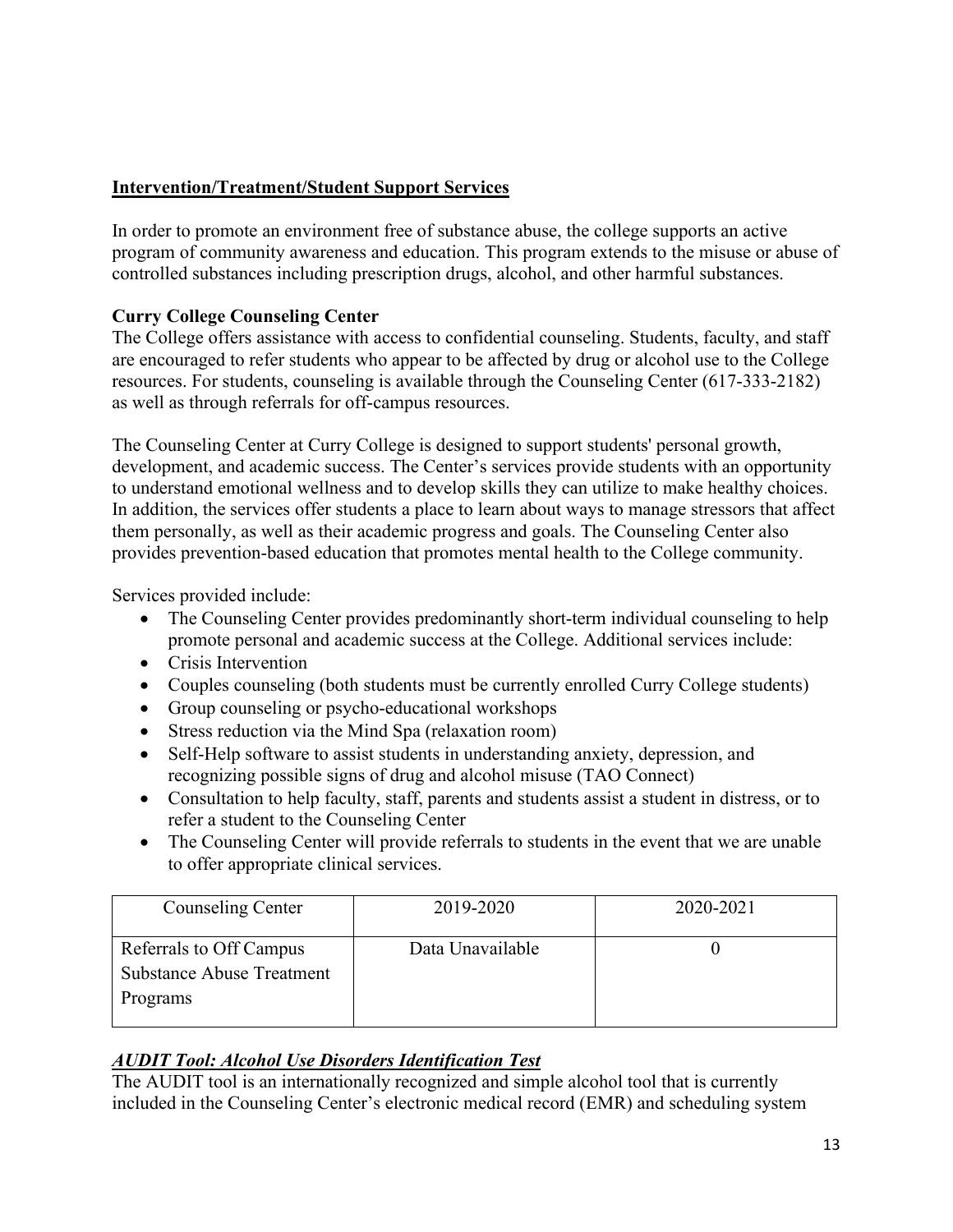(Titanium Schedule Software). It offers college students (or patients in other clinical settings) an opportunity to provide self-reported data about their use of alcohol, and thus, helps clinical staff determine potential areas of clinical treatment need or support. Enclosed is a link to the tool, which Curry College students complete once they consent to participate in an intake appointment. <http://auditscreen.org/>

#### **Curry College Health Services**

Curry College maintains an outpatient clinic, staffed by two nurse practitioners and a consulting physician. These health professionals work together to provide quality medical care for routine, acute, and chronic health problems and injuries. All full-time students who carry at least 12 credits are eligible to use the Health Services.

Services provided include:

- Evaluation and treatment for most illnesses and injuries
- Prescriptions for medication when medically indicated
- Testing for strep throat, mono and flu
- Pregnancy Testing
- Urinalysis
- STD and HIV testing
- Birth Control Prescriptions
- Emergency Contraception (morning after pill)
- Blood work and injections
- Resource for sexual assault
- Gynecological care
- Consultation and counseling about healthy lifestyle choices, including smoking cessation
- Flu vaccine clinics in the fall

#### Updates/Data

- Health Services saw 13 students for injuries or illnesses related to alcohol abuse. The majorities of these visits were related head injuries, lacerations or vomiting. We saw two students for visits related to cannabis abuse. We referred all students to the Counseling Center or gave them off campus resources.
- We saw approximately 1200 individual students in the Health Center in the past two years. During their first visit, all students are asked about their weekly tobacco, alcohol and drug use. All students who admit to regularly smoking or vaping were encouraged to quit and offered smoking cessation resources. Students who admitted to daily or frequent marijuana or alcohol use were given campus resources and/or offered additional followup appointments in Health Services.
- Since 2016, the majority of our prescriptions are electronically transmitted to a pharmacy via our EMR. In the past two-years, Health Services wrote two prescriptions for controlled substances, both for cough syrup with codeine. The prescription pads are locked up year-round in a file cabinet in the Director's office. We do not keep any controlled substances in the Health Center.

#### **Student Education**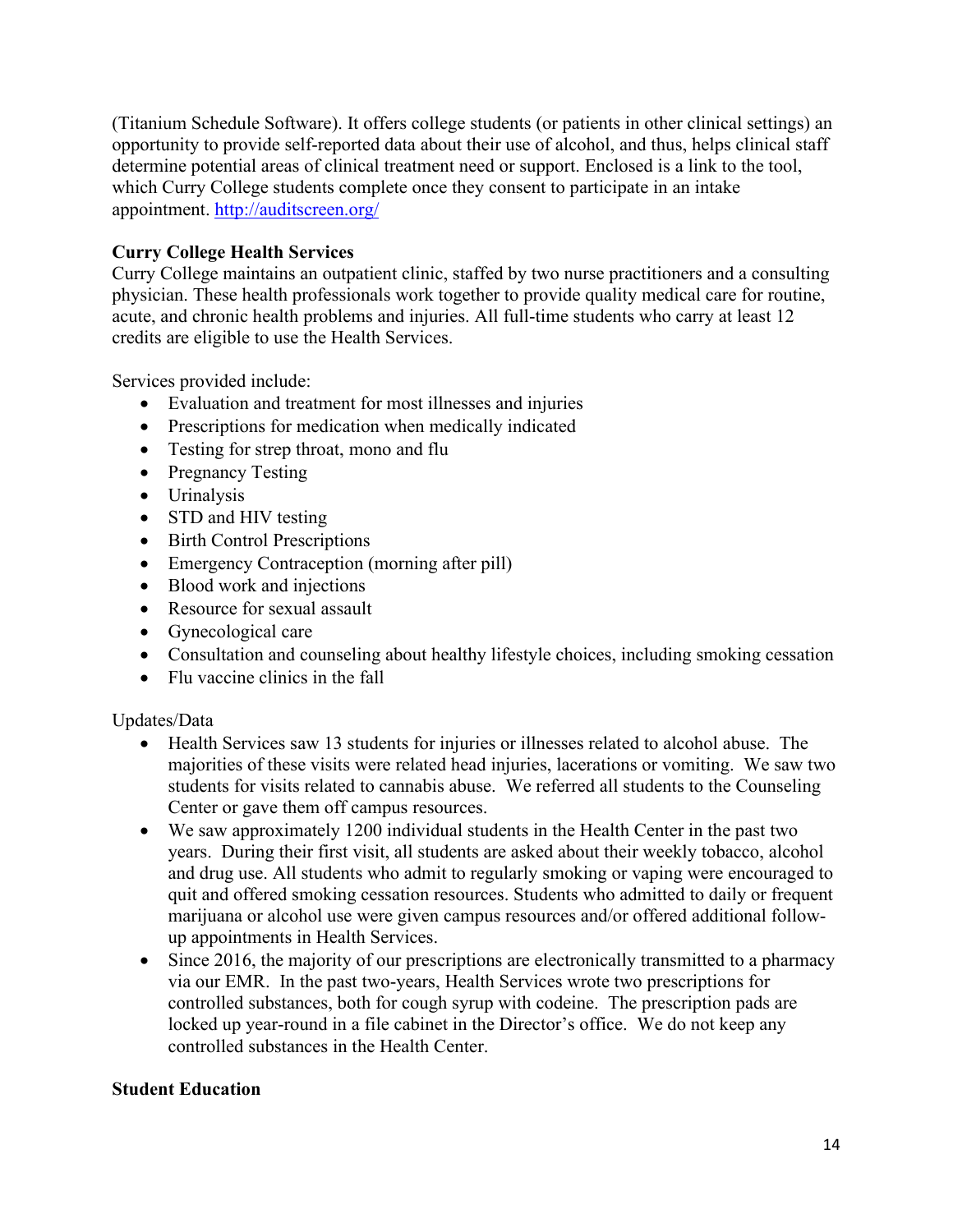The Coordinator of Wellness Education is available as an educational resource to help students get connected with services and/or self-help meetings to address substance abuse. A student who is concerned about his or her own or another's use of alcohol and/or drugs is encouraged to seek advice and counsel from appropriate College resources. Students who come forward to seek advice and counsel regarding the use or alcohol or drugs will not generally face disciplinary action. The College will preserve student confidentiality concerning such inquiries to the extent possible and appropriate, in the College's discretion. In addition to the services mentioned above, several national hotlines can provide information and referrals to address the use of alcohol or drugs:

## **Information on Local 12-Step Programs**

| $(Al-Anon is open to anyone whose life has been affected by another person's drinking)$ |  |
|-----------------------------------------------------------------------------------------|--|
|                                                                                         |  |
|                                                                                         |  |
| National Alcoholism and Substance Abuse Information Center Helpline(800) 252-6465       |  |
|                                                                                         |  |

## **Interventions for Students of Concern**

In addition to the educational sanctions for students in the Community Standards & Accountability process, as well as educational and counseling supports (Coordinator of Wellness Education and Counseling Center staff), there are several forms of support and outreach provided by the College who identify students who may be at-risk for issues impeding their success, including substance abuse. Membership of the coordinated teams, noted below, include both college staff and faculty.

#### • **Student Assistance Team**

Coordinated by the Dean/Vice President of Student Affairs Office & Advising and Academic Success, this team discusses students who are raising concerns for their performance or adjustment at Curry or are experiencing personal or external difficulties and consider strategies for connecting them with the appropriate resources and services

#### • **Student Outreach Team**

Coordinated by the Dean/Vice President of Student Affairs Office & Advising and Academic Success, this team exists to facilitate the retention of students through both individualized and campus-wide preventative interventions. The team also strives to identify factors that may put students at risk for leaving the college. Additionally, the team works to proactively reduce impediments to students' academic and social success at Curry under the leadership of Direction II of the Strategic Plan Student Success Work Team.

#### • **Behavioral Intervention Team**

The purpose of the Behavioral Intervention Team or BIT is to proactively identify students whose behavior raises health or safety concerns for themselves or others and to make recommendations to the Dean/Vice President of Student Affairs Office or other campus officials as appropriate. The ultimate goal of the team is to promote student health, safety and success.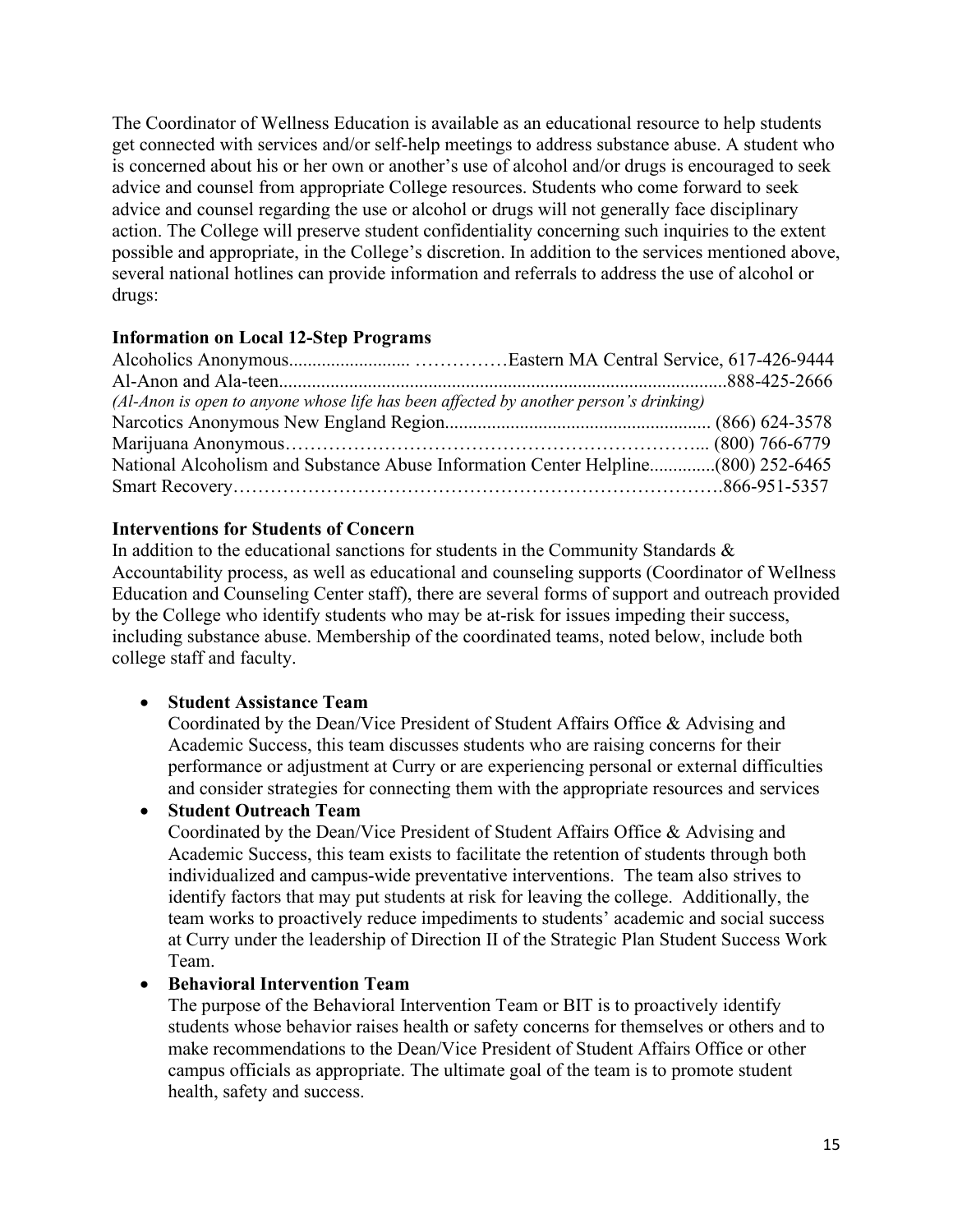#### • **Student & Community Concern Form**

Faculty, staff, students, and others may use this form to provide information about a student exhibiting concerning behavior or a general community concern. Students identified on this form may be contacted by a college staff member and offered assistance as appropriate. Information shared on this form may also be sent anonymously.

#### **Drug-Free Workplace/Alcohol Policy/Resources for Employees**

The College is committed to maintaining a drug-free workplace to promote and protect the health and safety of our employees, faculty, students and the general public. The abuse of alcohol and drugs undermines the College's educational mission by endangering the members of our community, tarnishing our reputation, and by lowering our productivity and the quality of our services. Accordingly, the College adopts this Drug-Free Workplace Policy. Alcohol and illegal drugs are prohibited in the workplace.

#### **Alcohol**

- 1. The consumption of alcohol by an on-duty College employee or contractor, whether or not the consumption occurs on the College's premises, is prohibited. An employee who appears to be under the influence of alcohol when reporting for duty or at any time while on duty is subject to discipline whether or not the consumption has occurred on the College's premises. Alcohol consumption by off-duty employees which impairs on-duty performance is prohibited.
- 2. Possession of alcoholic beverages in or on the College's premises (including parking lots and recreation areas) is prohibited.

#### **Drugs**

1. Any use, possession, manufacture, sale or distribution of drugs, whether or not such activities occur during working hours, is strictly prohibited. Working for the College while under the influence of drugs is strictly prohibited. College employees and contractors are, of course, permitted to use prescription drugs or over-the-counter medications as necessary, but not if such drugs or medications impair job safety or performance. Marijuana use and possession remains prohibited at Curry College. In 2016, Massachusetts legalized the growth, possession and personal recreational use of marijuana by adults 21 years of age or older. As a recipient of federal funding, however, Curry College must comply with current federal drug laws that classify marijuana as a controlled substance and prohibit use and possession. Accordingly, the use, possession, cultivation and sale of marijuana is prohibited at Curry College, on any other College property, or at College sponsored activities, whether on or off campus. Additionally, working for the College while under the influence of marijuana is prohibited. Possession of marijuana paraphernalia is prohibited at Curry College, on any other College property, or at College sponsored activities, whether on or off campus.

#### **Employee Sanctions**

Violation of the prohibitions contained in paragraphs above will result in discipline ranging from a warning, suspension without pay, reassignment, and/or other disciplinary measures up to and including immediate termination, depending on the circumstances.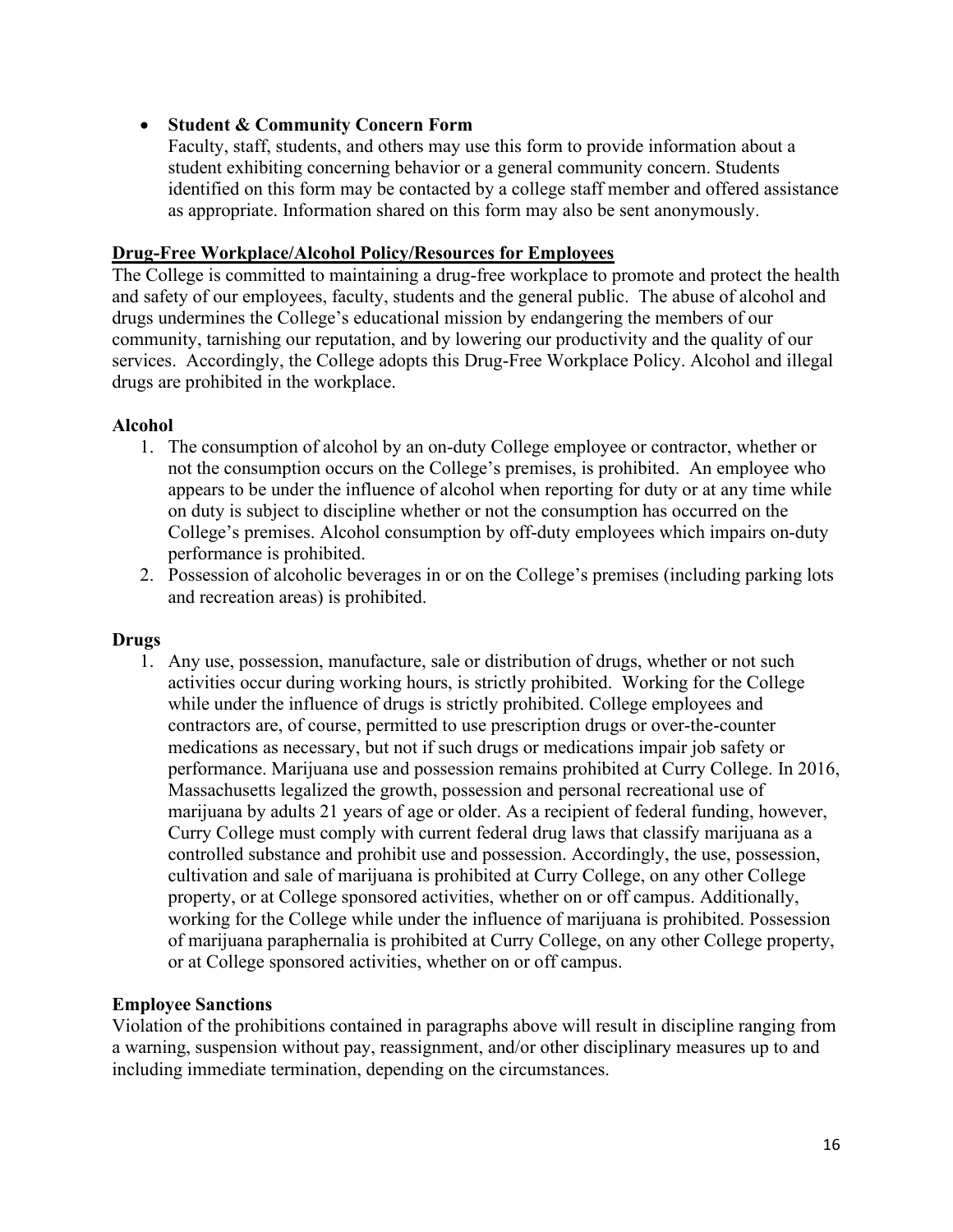#### **Employee Resources**

Treatment: The College strongly encourages employees with drug or alcohol problems to seek professional help. Employees may check with their health plan or with Human Resources to determine what types of help are available and/or covered by the employee's insurance. Campus Assistance: The Curry Counseling Center is available for consultation and referral (not treatment).

Contact Person: Each employee's manager should be your first point of contact concerning this Policy. However, the Vice President of Human Resources will be principally in charge of the implementation, monitoring, and enforcement of this policy.

#### **Athletics**

Curry Colleges Division III NCAA athletic program seeks to provide competition for men and women who have come to the college for both educational and athletics opportunities. Through this competition, the program provides the means for those involved to come to know themselves and to grow physically, emotionally, socially and intellectually. During this process, the College is vigilant in monitoring the overall health and well-being of its student-athletes. Curry College and the Athletic Department holds the overall health and welfare of its student athletes to high regard. As part of nurturing the health and welfare, the following policies and procedures will be put in place to educate, prevent and possibly manage athletes regarding the use of alcohol and drugs.

- The Athletic Director administers online the mandatory, preseason Drug Testing Consent and Results forms to ALL student athletes during the respected sports preseason. The forms include the updated list of NCAA banned substances.
- All student-athletes are required to attend a Sexual Assault Prevention training in the Fall semester with the colleges Coordinator for Wellness Education.
- The Department of Sports Medicine mandates that all student athletes present annual physical exams from their healthcare provider (physicians, physician assistants, and nurse practitioners) as well as a yearly medical history questionnaire. The Curry Physical Exam form and Medical History Questionnaire ask for the student athlete's use of prescription or over-the-counter medication and any use of performance enhancing supplements or drugs.
- All first-year students are required to complete an on-line alcohol/drug education program. Curry College also provides speakers and videos during orientation.
- All students are given access to a digital copy of the Student Handbook which have chapters dedicated to the Curry College's policy on drugs and alcohol.
- Each year the athletic department invites a speaker to campus to address ALL STUDENT-ATHLETES on a variety of topics which has included Drugs/Alcohol, Sportsmanship, Stress/Anxiety, Do's & Don'ts of social media, Diversity, Sexual Violence among other topics recommended by the NCAA. This is mandatory for all student athletes.
- Posters of the NCAA banned substances as well as educational posters about drug use are posted in the Athletic Training Room and in Miller Gymnasium.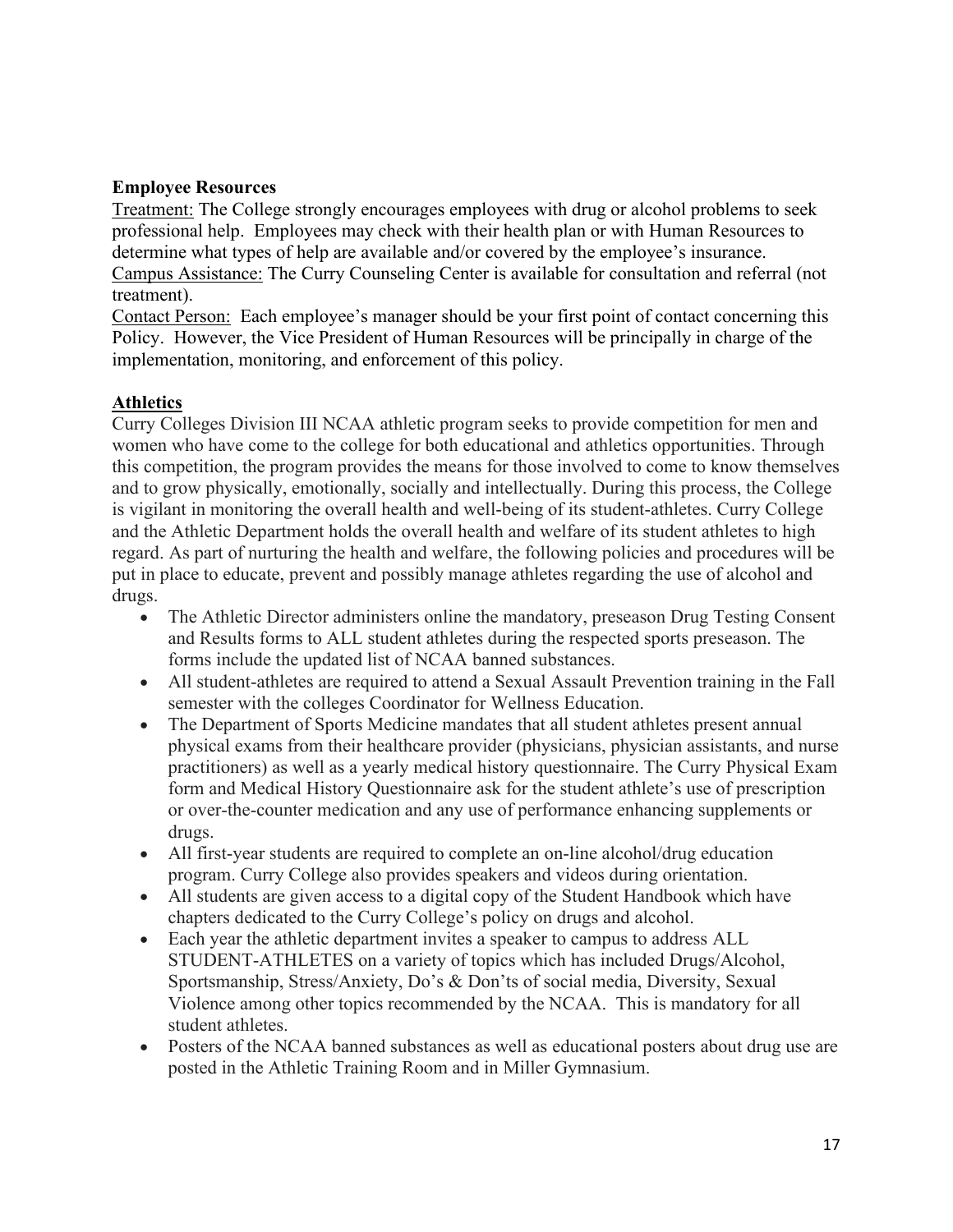- The Curry College Wellness Center has a counseling center that is prepared to counsel athletes about alcohol and drugs issues. It is open to all student athletes and is confidential. The Department of Athletics may mandate any athlete involved with the misuse of alcohol and drugs to admit themselves to the Counseling center.
- The Department of Sports Medicine is staffed with certified Athletic Trainers and has a retained Team Physician who are educated in recognizing, referring, educating and managing student athletes with concerns about alcohol and drugs.

\*All Curry College athletes are responsible to be familiar with and sign the [Hazing](https://www.curryathletics.com/information/Curry_College_Policy_on_Hazing202122.pdf)  [Policy,](https://www.curryathletics.com/information/Curry_College_Policy_on_Hazing202122.pdf) [Athlete Code of Conduct,](https://www.curryathletics.com/general/2016-17/files/Code_of_conduct-Athletes_-1-.pdf) and the [NCAA Division III Student-Athlete form.](chrome-extension://efaidnbmnnnibpcajpcglclefindmkaj/viewer.html?pdfurl=https%3A%2F%2Fncaaorg.s3.amazonaws.com%2Fcompliance%2Fd3%2F2021-22%2F2021-22D3Comp_SummaryofNCAARegulations.pdf&clen=230019&chunk=true) The Curry College Athletic Department in partnership with the Wellness Education Office offer speakers and presentations throughout the year to educate and inform athletes.

## **Wellness Education Outreach Initiatives**

## **Mandatory Online Education**

Beginning in the summer of 2019, all new incoming students are required to take four online educational training courses over the summer through the Everfi online training modules. These interactive courses are designed to give members of our student community the knowledge and tools to have a healthy, respectful, and positive experience at Curry College. The Coordinator for Wellness Education managed this online program. A fifth class was added in July of 2020.

The five courses are:

- 1. AlcoholEdu for College
- 2. Prescription Drug Abuse Prevention
- 3. Sexual Assault Prevention for Undergraduates
- 4. Diversity, Inclusion & Belonging for Students
- 5. Mental Well-Being for Students

## **Co-Curricular Classes**

Each fall and spring semester, the Coordinator for Wellness Education is invited into several First Year Seminar/Curry Launch classes to present about student wellness and substance abuse. During these presentations information about services and resources are shared. Students are also educated about BAC, alcohol poisoning, standard drink sizes, and are encouraged to make healthy and informed decisions when it comes to substance use.

#### **Orientation and Welcome Weekend**

During June orientation and fall Welcome Weekend, information, presentations, and in hall programming is implemented into the schedule. Each year since the Fall of 2014, we invite Speak About It, a performance-based presentation about consent, boundaries, healthy relationships, and the effects of substance use on decision making, to be part of our Welcome Weekend program. Presentations on Wellness and Community Standards are also provided by the Coordinator for Wellness Education and the Director of Community Standards & Accountability.

## **Residence Hall Programming**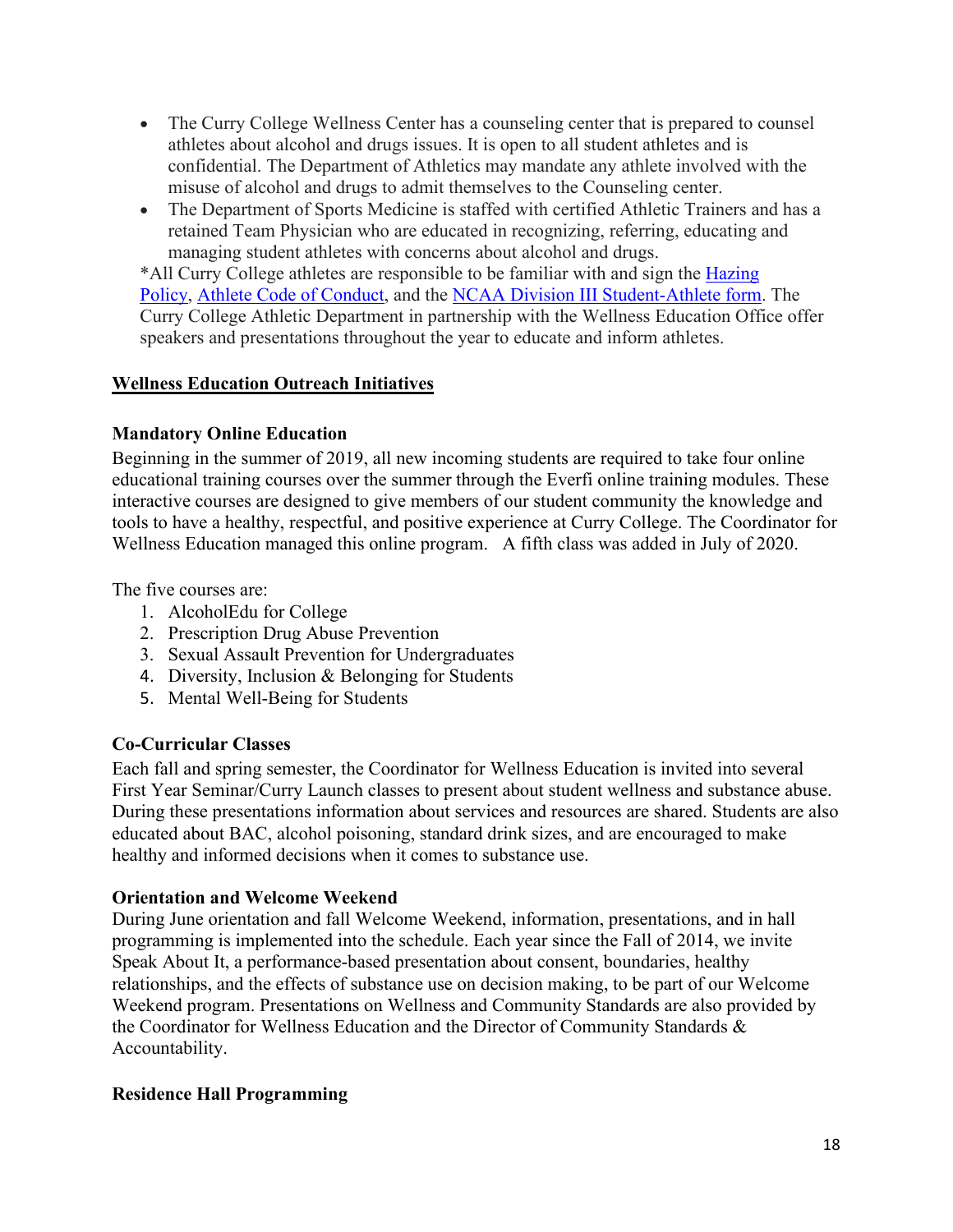Resident Assistants request information and resources from the Health Center and Counseling Center, in addition to resources provided during their training, to assist in the planning and implementation of events/programs the residence halls focused on substance use and overall wellness. These programs help in educating students about alcohol and other drugs and prepare students to make informed decisions that can reduce harmful consequences for themselves and others. Topics covered include marijuana, prescription drugs, warning signs of problematic drinking, tips for responsible drinking, alcohol poisoning identification and Curry Can Call information.

| <b>Event Title</b>         | Date/Time                | <b>Attend</b><br>ees |
|----------------------------|--------------------------|----------------------|
| Pop the Stress Away!       | 09/05/2019 - 6:30<br>pm  | 33                   |
| Fall into Self Care        | 09/06/2019 - 6:00<br>pm  | 19                   |
| Pass or Smash              | 09/07/2019 - 12:30<br>pm | 40                   |
| Wake & Bake                | 09/10/2019 - 9:00<br>am  | 27                   |
| Poppin' The Stress Away    | 09/10/2019 - 6:00<br>pm  | 23                   |
| Color Me Stressed!         | 09/12/2019 - 3:58<br>pm  | 19                   |
| Thirsty Thursday Mocktails | 09/12/2019 - 6:19<br>pm  | $\overline{3}$       |
| Pot Brownies               | 09/12/2019 - 6:30<br>pm  | 94                   |
| Flip Cup Friday            | 09/13/2019 - 8:00<br>pm  | 25                   |
| <b>POP Smoothies</b>       | 09/15/2019 - 11:30<br>am | 20                   |
| <b>Wellness Trivia</b>     | 09/15/2019 - 12:00<br>pm | 6                    |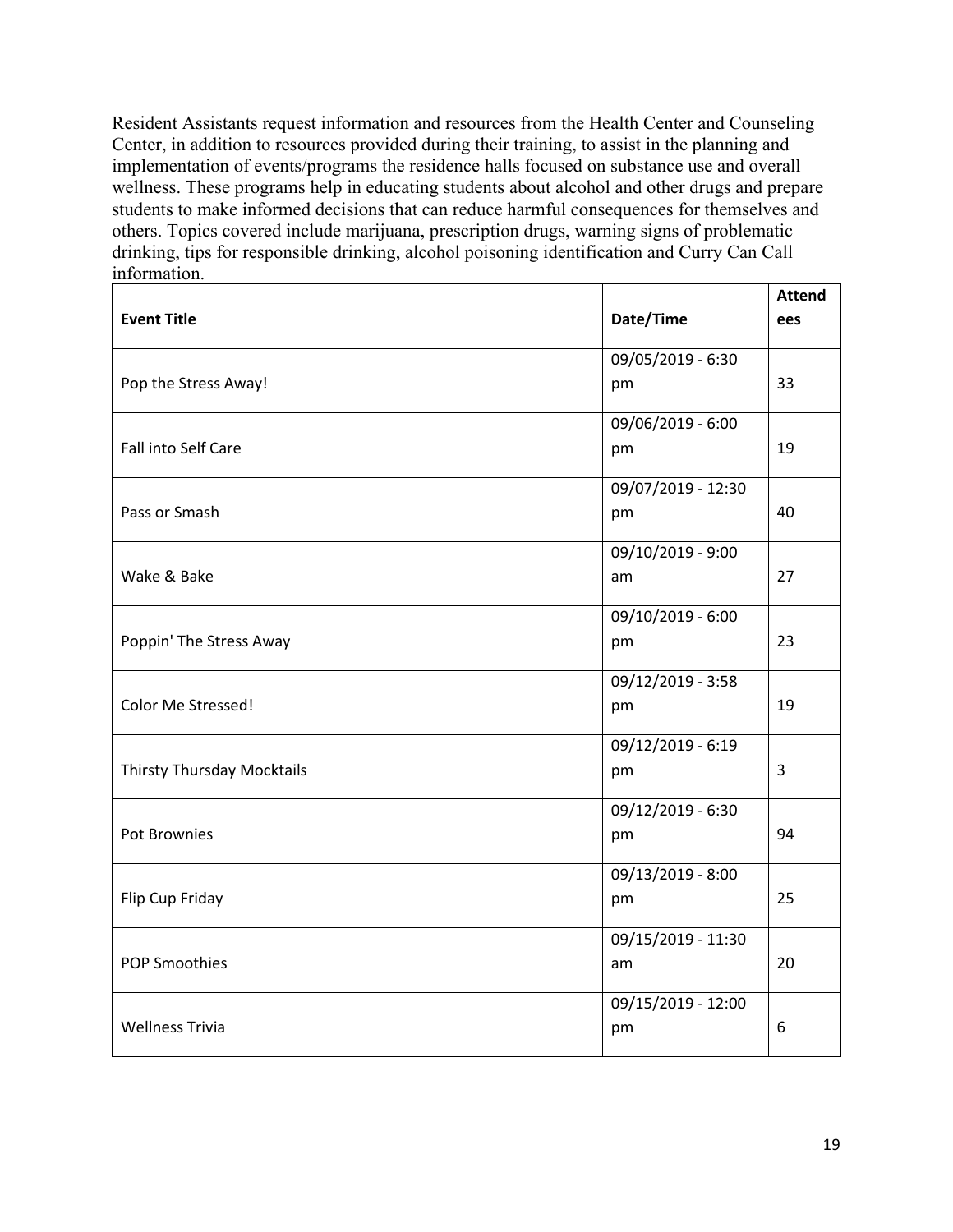|                                     | 09/15/2019 - 5:00  |    |
|-------------------------------------|--------------------|----|
| Wake & Bake                         | pm                 | 27 |
|                                     |                    |    |
|                                     | 09/16/2019 - 5:33  |    |
| Spin the STD                        | pm                 | 29 |
|                                     | 09/16/2019 - 8:45  |    |
| Kickin' it With Kyra                | pm                 | 15 |
|                                     |                    |    |
|                                     | 09/26/2019 - 1:39  |    |
| Throw Yourself Into Self Care       | pm                 | 6  |
|                                     |                    |    |
|                                     | 10/03/2019 - 6:10  |    |
| Beer Pong With RAs Lexi and Brendon | pm                 | 62 |
|                                     | 10/07/2019 - 6:29  |    |
|                                     |                    |    |
| Pot Brownies                        | pm                 | 30 |
|                                     | 10/08/2019 - 2:30  |    |
| <b>Random Acts of Kindness</b>      | pm                 | 36 |
|                                     |                    |    |
|                                     | 10/08/2019 - 6:48  |    |
| Netflix and Chill                   | pm                 | 25 |
|                                     |                    |    |
|                                     | 10/08/2019 - 8:23  |    |
| Trick or Treat Yo' Self             | pm                 | 95 |
|                                     | 10/10/2019 - 6:42  |    |
| <b>Tricks to Treat Yaself</b>       | pm                 | 20 |
|                                     |                    |    |
|                                     | 10/10/2019 - 7:04  |    |
| <b>Consent Traveling Program</b>    | pm                 | 21 |
|                                     |                    |    |
|                                     | 10/10/2019 - 7:15  |    |
| <b>Cookies and Condoms</b>          | pm                 | 16 |
|                                     |                    |    |
|                                     | 10/11/2019 - 11:00 |    |
| <b>Wellness Unlimited</b>           | am                 | 6  |
|                                     | 10/14/2019 - 1:45  |    |
| Color. Me. Calm.                    | pm                 | 25 |
|                                     |                    |    |
|                                     | 10/14/2019 - 8:30  |    |
| Spooky Season and Boo's             | pm                 | 29 |
|                                     |                    |    |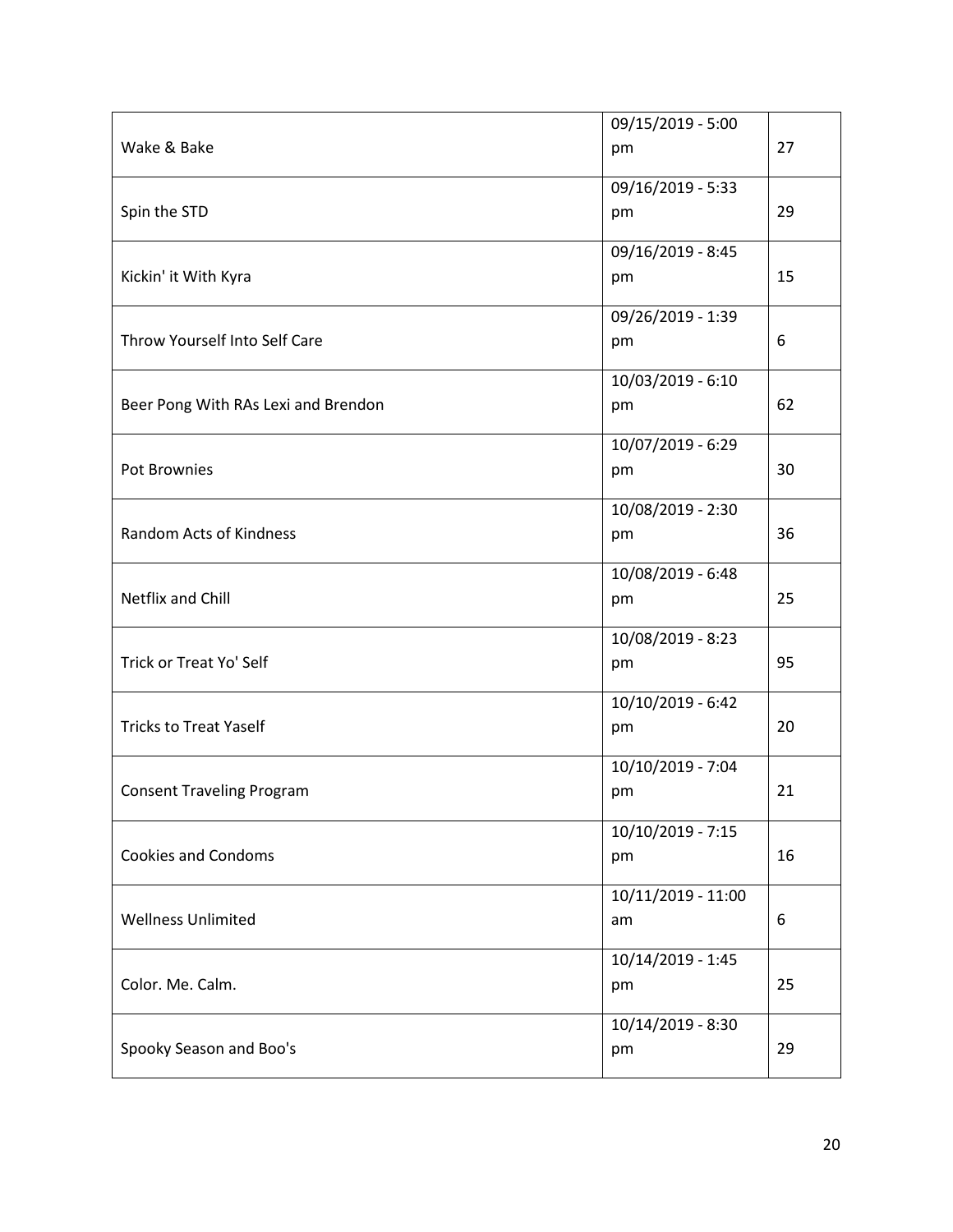|                                                                  | 10/15/2019 - 7:00  |    |
|------------------------------------------------------------------|--------------------|----|
| <b>Breast Cancer Awareness Month</b>                             | pm                 | 9  |
|                                                                  |                    |    |
|                                                                  | 10/23/2019 - 3:50  |    |
| <b>Sunday Scaries</b>                                            | pm                 | 22 |
|                                                                  | 11/06/2019 - 7:44  |    |
| <b>Build a Bowl</b>                                              | pm                 | 42 |
|                                                                  |                    |    |
|                                                                  | 11/07/2019 - 12:30 |    |
| <b>Smoking and Vaping Facts</b>                                  | pm                 | 31 |
|                                                                  | 11/07/2019 - 6:30  |    |
| Color the Stress Away                                            | pm                 | 20 |
|                                                                  |                    |    |
|                                                                  | 11/08/2019 - 1:06  |    |
| Jello Shots with RA Ben and RA Z                                 | pm                 | 16 |
|                                                                  |                    |    |
|                                                                  | 11/10/2019 - 8:00  |    |
| Sunday Night Football and Pizza                                  | pm                 | 19 |
|                                                                  | 11/14/2019 - 7:00  |    |
| Social Media vs. Reality                                         | pm                 | 5  |
|                                                                  |                    |    |
|                                                                  | 12/06/2019 - 3:41  |    |
| Candy Cane Grams with RA Kenzie                                  | pm                 | 28 |
|                                                                  |                    |    |
| Fight the Frost: How to Take Care of Yourself When You're Snowed | 02/06/2020 - 2:28  |    |
| In                                                               | pm                 | 3  |
|                                                                  | 02/06/2020 - 7:00  |    |
| Boo'd Up: Starting a Relationship                                | pm                 | 24 |
|                                                                  |                    |    |
|                                                                  | 02/24/2020 - 5:30  |    |
| <b>Expressive Art!</b>                                           | pm                 | 23 |
|                                                                  |                    |    |
|                                                                  | 02/24/2020 - 8:00  |    |
| Be Your Own Bae                                                  | pm                 | 31 |
|                                                                  | 02/25/2020 - 7:44  |    |
| That's Not Love                                                  | pm                 | 29 |
|                                                                  |                    |    |
|                                                                  | 02/25/2020 - 8:22  |    |
| <b>Bring Nutrition to Fruition</b>                               | pm                 | 13 |
|                                                                  |                    |    |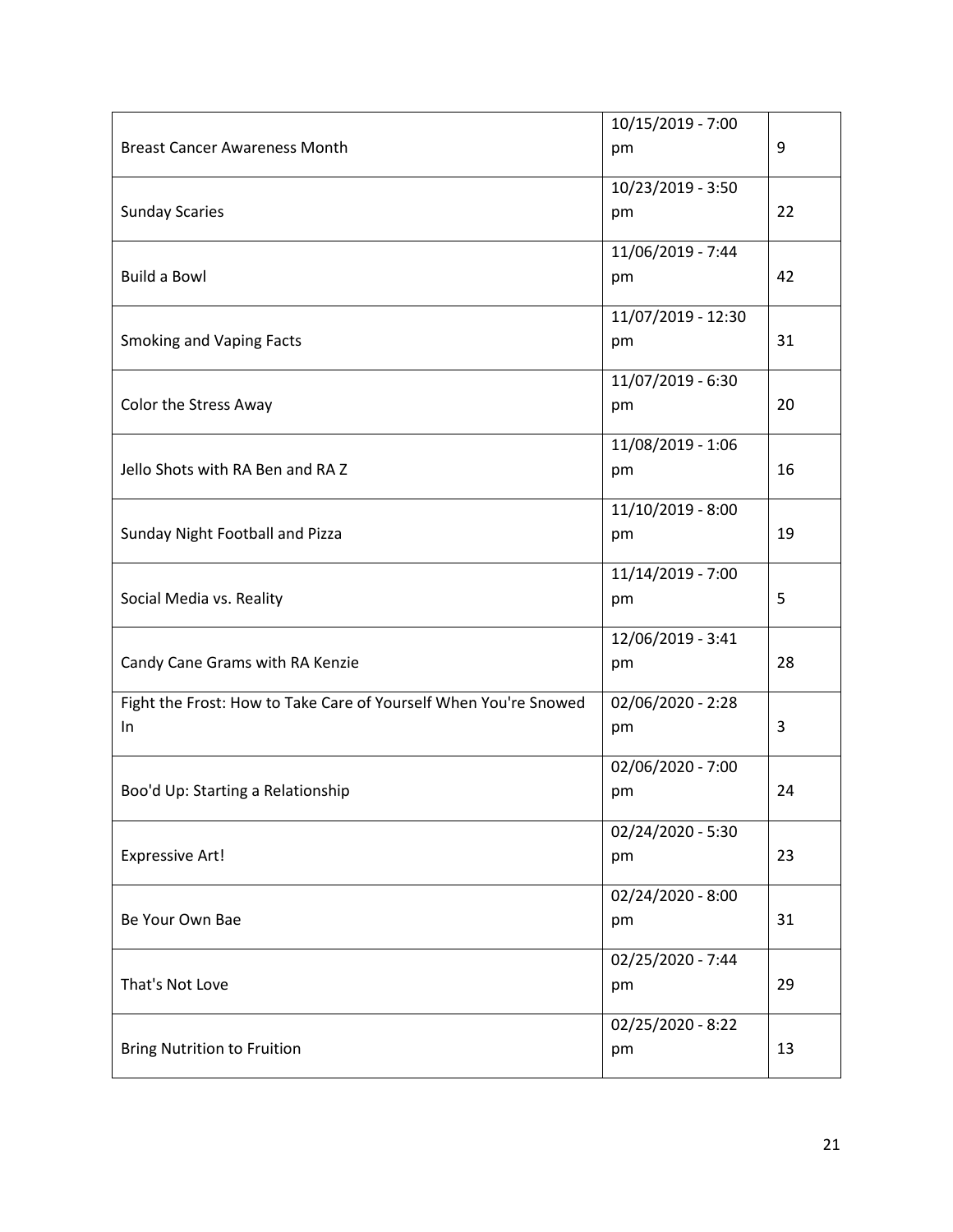|                                           | 03/01/2020 - 2:36  |                |
|-------------------------------------------|--------------------|----------------|
| Netflix and Chill                         | pm                 | 11             |
|                                           |                    |                |
|                                           | 03/05/2020 - 2:00  |                |
| Sex Talk 101                              | pm                 | 9              |
|                                           | 03/06/2020 - 5:00  |                |
| Corona Before the Beach                   | pm                 | 12             |
|                                           |                    |                |
|                                           | 08/28/2020 - 6:50  |                |
| S'more Love                               | pm                 | 26             |
|                                           | 09/13/2020 - 3:20  |                |
| How to Survive Online Learning!           | pm                 | 17             |
|                                           |                    |                |
|                                           | 09/21/2020 - 7:00  |                |
| Squeeze Away the Stress                   | pm                 | 26             |
|                                           |                    |                |
|                                           | 09/24/2020 - 2:30  |                |
| Let's Get Zoomin'!                        | pm                 | $\overline{7}$ |
|                                           | 09/25/2020 - 2:00  |                |
| <b>Squeeze Out Your Stress</b>            | pm                 | 16             |
|                                           |                    |                |
|                                           | 09/25/2020 - 3:00  |                |
| Mental Health in Milton Hall              | pm                 | $\overline{2}$ |
|                                           | 09/28/2020 - 3:30  |                |
| <b>Know Your Sources</b>                  | pm                 | 11             |
|                                           |                    |                |
|                                           | 09/28/2020 - 6:00  |                |
| Safety First                              | pm                 | 16             |
|                                           |                    |                |
|                                           | 09/29/2020 - 3:29  |                |
| <b>MF Departure</b>                       | pm                 | 58             |
|                                           | 10/01/2020 - 4:00  |                |
| Lawn Games at North Campus Residence Hall | pm                 | 24             |
|                                           |                    |                |
|                                           | 10/03/2020 - 11:00 |                |
| Fitness in 2020                           | am                 |                |
|                                           | 10/19/2020 - 8:00  |                |
| <b>COVID Tips &amp; Tricks</b>            | pm                 | 8              |
|                                           |                    |                |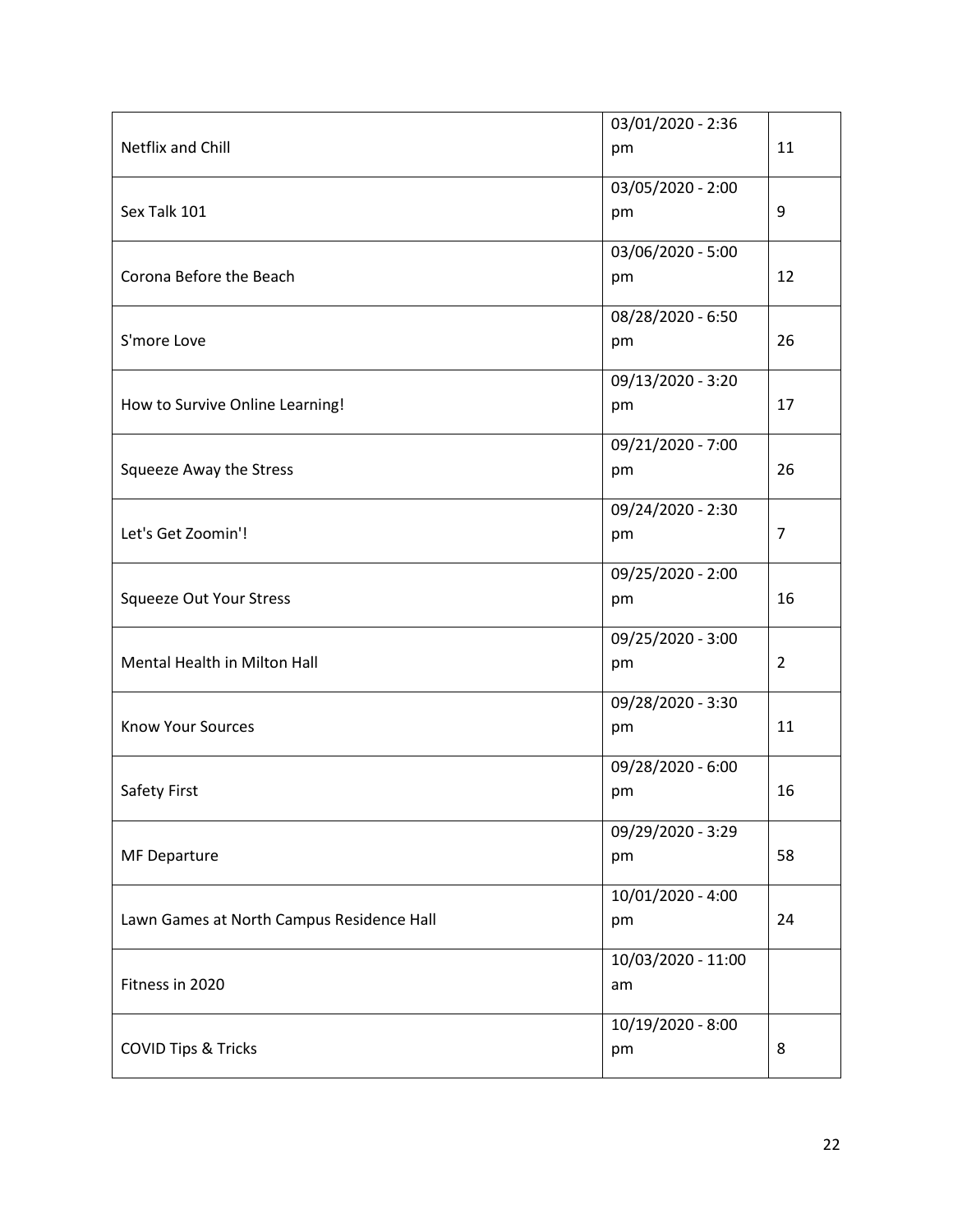|                                | 10/19/2020 - 8:00   |                |
|--------------------------------|---------------------|----------------|
| Liqu-or Treat                  | pm                  | 19             |
|                                |                     |                |
|                                | 10/25/2020 - 6:00   |                |
| Condom Sense                   | pm                  | 45             |
|                                | 10/28/2020 - 8:00   |                |
| Stop! In The Name of Love      | pm                  | $\overline{7}$ |
|                                |                     |                |
|                                | 01/30/2021 - 4:00   |                |
| Zen Garden Starter Kits        | pm                  | 14             |
|                                |                     |                |
|                                | 01/30/2021 - 6:00   |                |
| Do You Need a Hug              | pm                  | 7              |
|                                | 01/31/2021 - 3:00   |                |
| <b>Donut Stress</b>            |                     | 28             |
|                                | pm                  |                |
|                                | $01/31/2021 - 6:00$ |                |
| New Semester? New Goodie Bags! | pm                  |                |
|                                |                     |                |
|                                | 02/21/2021 - 5:00   |                |
| Don't Lose Your Marbles        | pm                  | 35             |
|                                |                     |                |
|                                | 02/23/2021 - 5:00   |                |
| Be Well BINGO                  | pm                  | 8              |
|                                | 02/26/2021 - 1:00   |                |
| Journal Away                   | pm                  | 4              |
|                                |                     |                |
|                                | 02/26/2021 - 7:00   |                |
| <b>Stress to Success</b>       | pm                  | 7              |
|                                |                     |                |
|                                | 03/03/2021 - 4:13   |                |
| You've Got Mail!               | pm                  | 22             |
|                                | 03/10/2021 - 9:40   |                |
| <b>Donut Stress</b>            | am                  | 21             |
|                                |                     |                |
|                                | 03/12/2021 - 4:00   |                |
| You Booze You Loose            | pm                  | 18             |
|                                |                     |                |
|                                | 03/17/2021 - 6:00   |                |
| Don't Press Your Luck          | pm                  | 9              |
|                                |                     |                |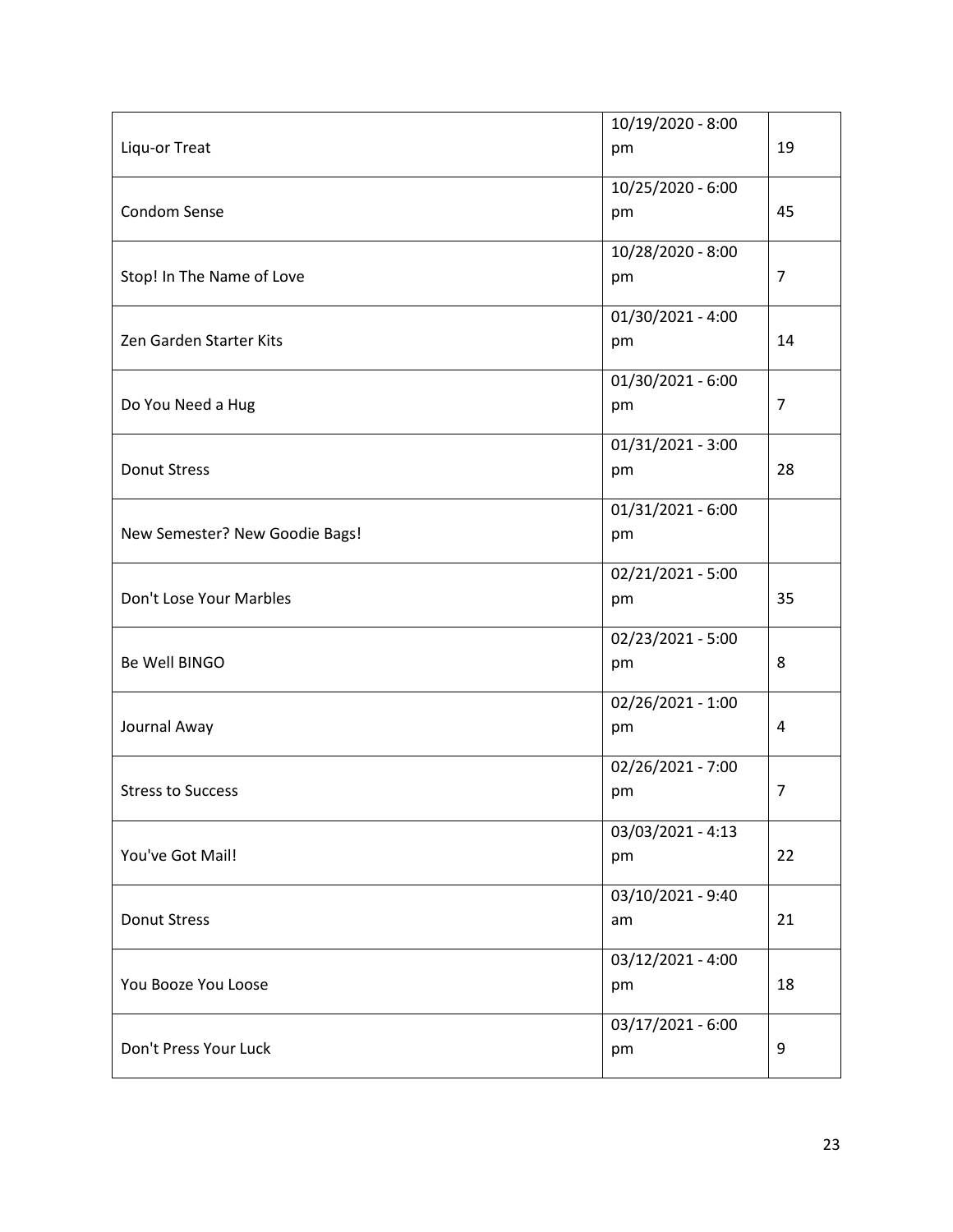|                                                                | 03/19/2021 - 3:00                                                 |         |
|----------------------------------------------------------------|-------------------------------------------------------------------|---------|
| <b>COVID Vaccine Info</b>                                      | pm                                                                |         |
|                                                                |                                                                   |         |
|                                                                | 03/27/2021 - 9:00                                                 |         |
| Open Gym with RA Brett                                         | pm                                                                | 4       |
|                                                                | 03/30/2021 - 4:00                                                 |         |
| DIY Aromatherapy Stress Balls                                  | pm                                                                | 4       |
|                                                                |                                                                   |         |
|                                                                | 03/30/2021 - 7:00                                                 |         |
| De-Stress Fast                                                 | pm                                                                |         |
|                                                                |                                                                   |         |
|                                                                |                                                                   |         |
| Jello-Sh(not)                                                  | pm                                                                | 22      |
|                                                                |                                                                   |         |
|                                                                |                                                                   |         |
|                                                                | pm                                                                |         |
|                                                                |                                                                   |         |
|                                                                |                                                                   |         |
|                                                                |                                                                   |         |
| Breaking Bad: Letting Go of Stress<br>Popping the Stress Away! | 03/31/2021 - 6:45<br>04/24/2021 - 5:00<br>05/07/2021 - 3:00<br>pm | 3<br>18 |

Outside of the 78 programs listed above, Resident Assistants hosted an additional 415 events in the residence halls during the dates of this report. These programs offered substance-free alternatives and opportunities to connect with other students on a variety of topic areas. Of these 415 events, 177 were offered as substance-free alternatives on days of the week typically associated with substance use (i.e. Thursday, Friday, and Saturday).

#### **Alcoholics Anonymous (AA)**

AA Meetings are now offered off campus at a local church within the Curry College community. Curry began offering meetings on campus for our students in 2017 but found that they were not successful due to the lack of anonymity on our small campus and the need for consistency in attendance in order for meetings to be effective.

#### **Wellness Wednesdays**

Created in the spring 2014 by the Wellness Council, the mission of Wellness Wednesdays is to help students explore their personal well-being and provide them with support throughout their educational experience at Curry. Each week, the Wellness Council will lead an interactive wellness activity in the Student Center from 12pm – 2pm focusing on the six dimensions of wellness (social, physical, intellectual, spiritual, occupational, and emotional). Since 2014, the Wellness Council has hosted over 135 Wellness Wednesdays. In Spring 2019, the Wellness Council began using the Presence software to provide data and attendance of each Wellness Wednesday event.

#### **National Collegiate Alcohol Awareness Week**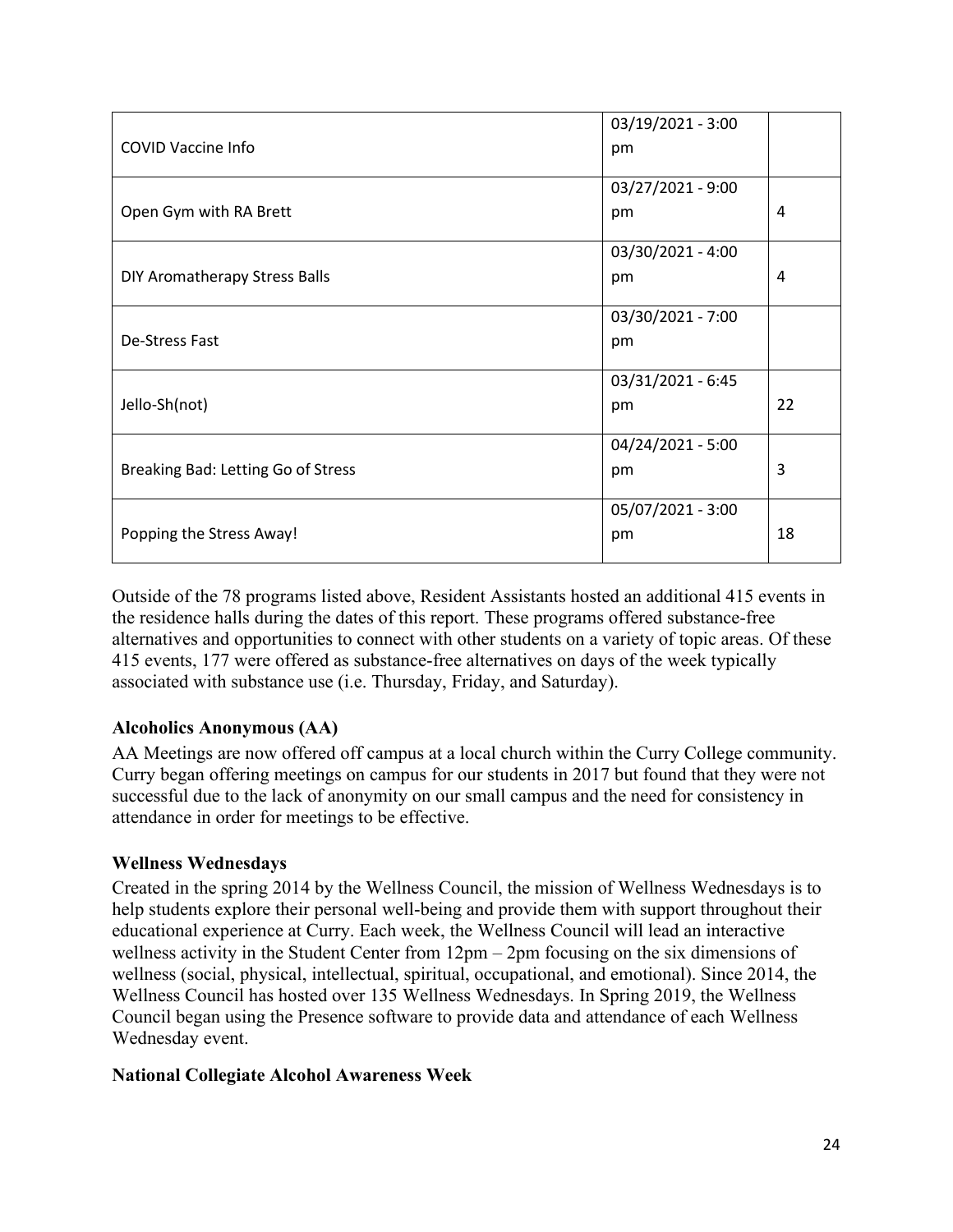In honor of the third week in October being recognized as National Collegiate Alcohol Awareness Week, the Office of Wellness Education, collaborates with the Wellness Council and other campus partners to host a week of events raising awareness about issues related to alcohol through speaker presentations, interactive tabling events and Residence Hall programming.

#### **Great American Smoke Out**

On the third Thursday in November we celebrate Great American Smoke Out, informational table encouraging students to abstain or quit smoking tobacco and chewing tobacco. "Quit Kits" are dispersed throughout the campus community and information about smoking cessation tips and services sponsored by Health Services are advertised and available. Education on "Juuling" or vaping has been added to this program as we have seen an increase in usage within our student population.

#### **Alcohol Awareness Month (Spring Weekend Wellness)**

In recognition of April being Alcohol Awareness Month, the Office of Wellness Education sponsor's activities and speakers during the week of Spring Weekend in order for students to learn the effects and consequences of alcohol use and abuse, including binge drinking, alcohol poisoning, and tips to drink responsibly.

#### **Sexual Assault Awareness Month**

In honor of April being recognized as National Sexual Assault Prevention Awareness Month, members of the college including students put together Consent Day, an evening of education about healthy sexual relationships, the meaning of sexual consent and how students can help prevent sexual misconduct on their campus. Consent Day was collectively sponsored by the following departments and offices: Office of Wellness Education, Title IX Office, Curry Consent, Department of Criminal Justice and Sociology, Counseling Center, Women's and Gender Studies Program, First Year Studies, Student Activities Office, Residence Life and Housing, Health Services, HIPS, Student Affairs, Athletics, Fitness and Recreation, and the Student Center.

#### **Curry College Health Assessment (CCHA)**

Curry College prides itself on the fact that it takes student health and wellness seriously. We work hard to provide our students with the best resources available. As health and wellness needs and trends change for our student body, we want to make sure we are staying on top of the issues that are affecting them. One of the best ways we do this is by offering the Curry College Health Assessment (adapted from the national ACHA-NCHA survey). This assessment assists us as it drives where we add resources and focus our efforts. In January, 2016, as a collaborative effort led by the Wellness Council, The CCHA was administered to all students. The survey went out to all Curry College students with portions completed by up to 576 students. All students traditional undergraduate, graduate, and Continuing Education students— received the invitation to participate in the survey; however, 95% of respondents were traditional undergraduate students and 75% were female. The survey focuses on students' attitudes and behaviors regarding topics such as: Alcohol, tobacco, and other drug use; sexual health; weight, nutrition, and physical activity; mental health & injury prevention, personal safety, and violence. In January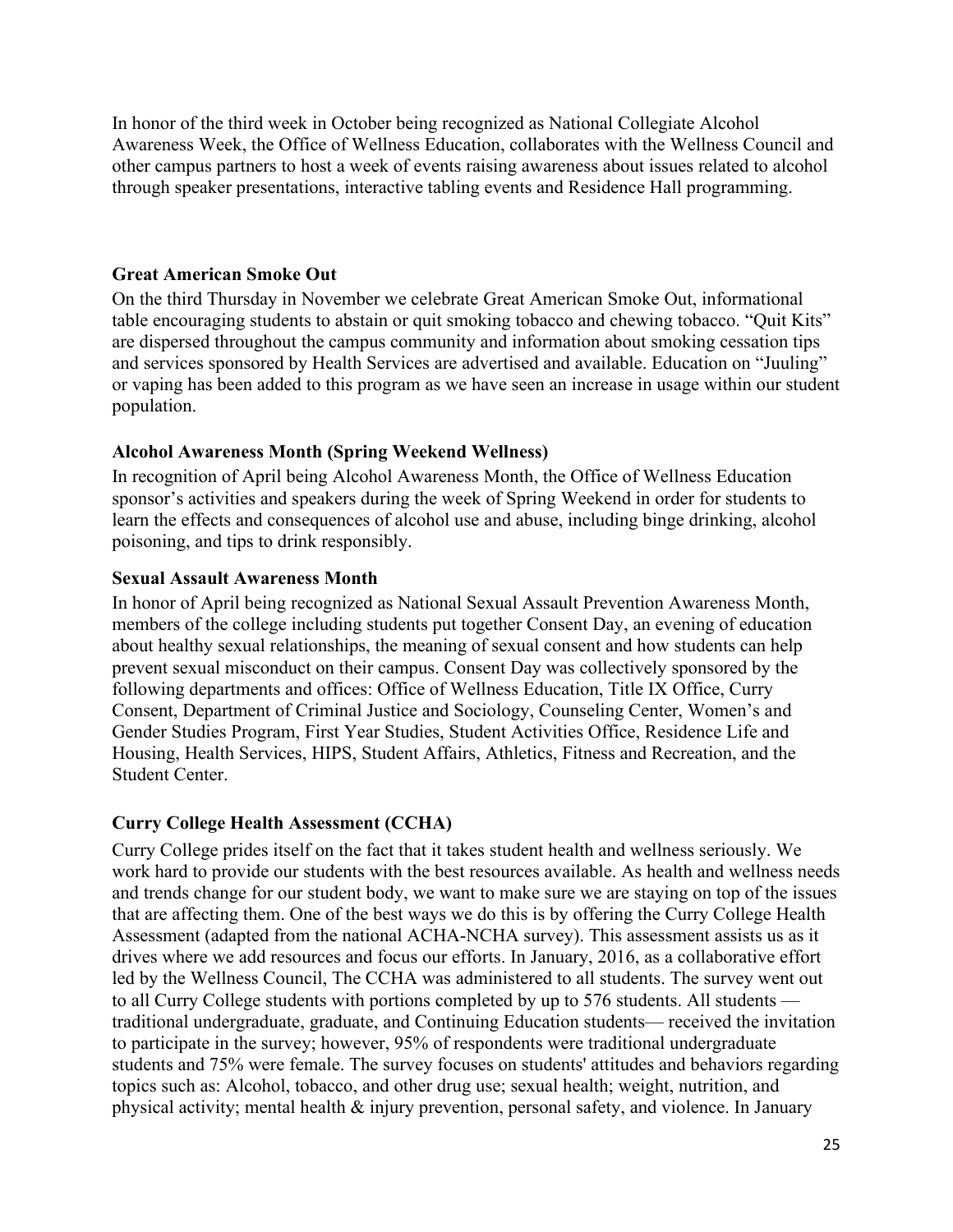2019, the CCHA was administered to all students once again and was completed by 743 students. 89% of participants were traditional undergraduate students and 72% identified as female.

## **CCHA Alcohol & Other Drugs Data from January 2019**

**The following questions relate to alcohol and other drugs. Within the last 30 days, on how many days did you use:**

| <b>Question</b>                               | <b>Never</b> | <b>Have</b>               | $1-2$       | $3 - 5$     | $6-9$       | $10-19$     | $20 - 29$   | <b>Used</b>  |
|-----------------------------------------------|--------------|---------------------------|-------------|-------------|-------------|-------------|-------------|--------------|
|                                               | <b>Used</b>  | <b>Used</b><br><b>But</b> | <b>Days</b> | <b>Days</b> | <b>Days</b> | <b>Days</b> | <b>Days</b> | <b>Daily</b> |
|                                               |              | Not in                    |             |             |             |             |             |              |
|                                               |              | Last 30                   |             |             |             |             |             |              |
|                                               |              | <b>Days</b>               |             |             |             |             |             |              |
| Alcohol (e.g. wine,                           | 16.46%       | 15.25%                    | 23.35%      | 19.57%      | 12.69%      | 9.58%       | 1.89%       | 1.21%        |
| beer, liquor)                                 |              |                           |             |             |             |             |             |              |
| Tobacco (e.g.                                 | 70.23%       | 14.27%                    | 5.76%       | 1.92%       | 1.10%       | 0.96%       | 1.10%       | 4.66%        |
| cigarettes, cigars,                           |              |                           |             |             |             |             |             |              |
| tobacco from a water<br>pipe or hookah,       |              |                           |             |             |             |             |             |              |
| smokeless tobacco)                            |              |                           |             |             |             |             |             |              |
| Marijuana (e.g. pot,                          | 51.09%       | 24.46%                    | 7.34%       | 4.76%       | 2.58%       | 3.40%       | 1.90%       | 4.48%        |
| weed, hashish)                                |              |                           |             |             |             |             |             |              |
| <b>Prescription Drugs</b>                     | 87.74%       | 8.09%                     | 1.48%       | 0.94%       | 0.40%       | 0.40%       | 0.13%       | 0.81%        |
| that were Not                                 |              |                           |             |             |             |             |             |              |
| <b>Prescribed to You</b>                      |              |                           |             |             |             |             |             |              |
| (e.g. antidepressants,                        |              |                           |             |             |             |             |             |              |
| painkillers, sedatives,<br>ritalin, adderall) |              |                           |             |             |             |             |             |              |
| <b>Drugs Other than</b>                       | 94.57%       | 3.80%                     | 0.68%       | 0.41%       | 0.27%       | $0.00\%$    | 0.14%       | 0.14%        |
| Alcohol, Tobacco,                             |              |                           |             |             |             |             |             |              |
| Marijuana, and                                |              |                           |             |             |             |             |             |              |
| <b>Prescription Drugs</b>                     |              |                           |             |             |             |             |             |              |
| (e.g. cocaine,                                |              |                           |             |             |             |             |             |              |
| methamphetamine,                              |              |                           |             |             |             |             |             |              |
| amphetamines,                                 |              |                           |             |             |             |             |             |              |
| sedatives, steroids,                          |              |                           |             |             |             |             |             |              |
| hallucinogens,                                |              |                           |             |             |             |             |             |              |
| heroin, inhalants,                            |              |                           |             |             |             |             |             |              |
| ecstasy)                                      |              |                           |             |             |             |             |             |              |

**Within the last 30 days, on how many days have you used a vaping device? (JUUL, Blu, Vape Pen, etc.)**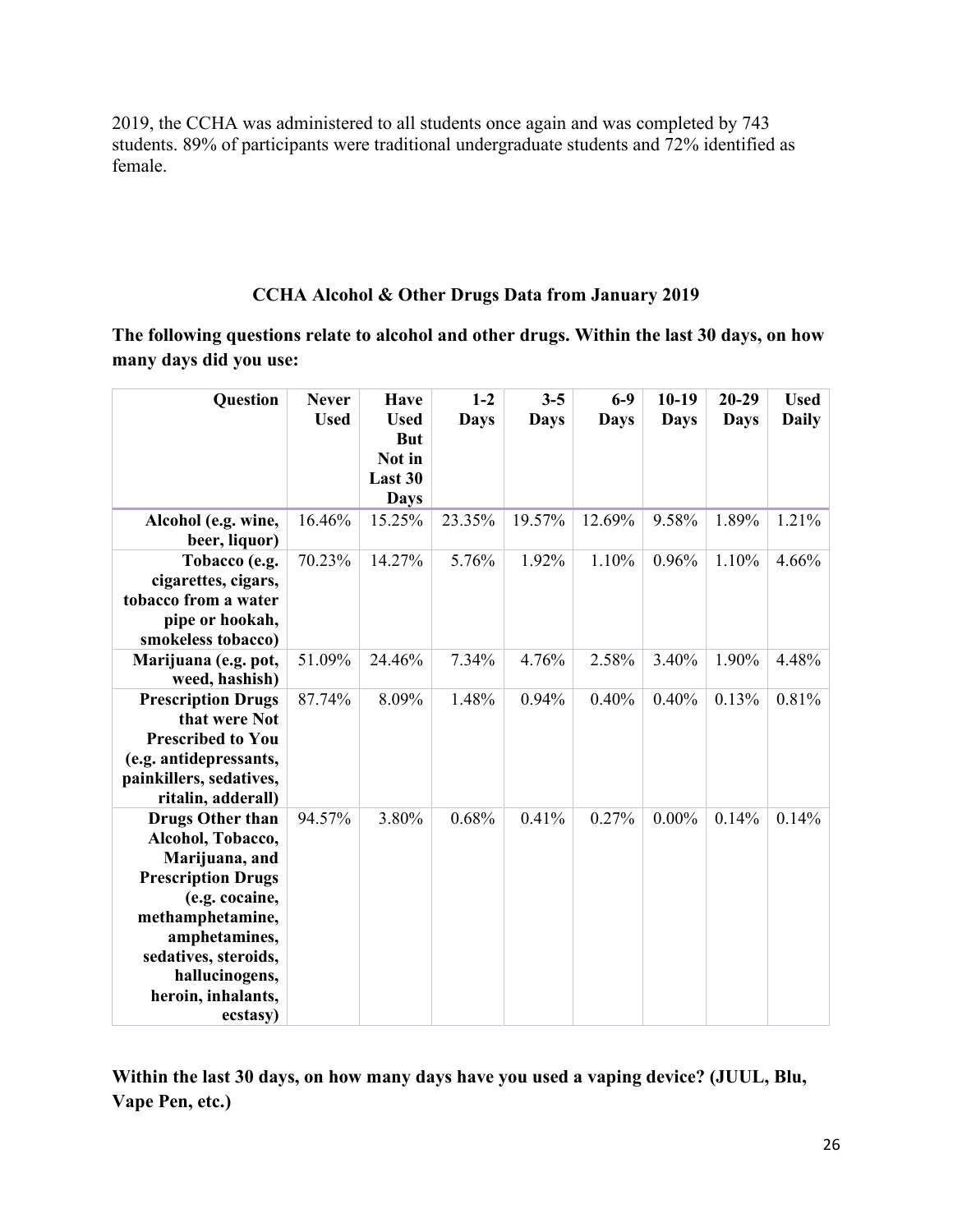| <b>Question</b>                           | <b>Never</b><br><b>Used</b> | <b>Have Used</b><br><b>But Not in</b><br>Last 30<br><b>Days</b> | $1-2$<br><b>Days</b> | $3 - 5$<br><b>Days</b> | $6-9$<br>Days | $10-19$<br><b>Days</b> | $20 - 29$<br><b>Days</b> | <b>Used</b><br><b>Daily</b> |
|-------------------------------------------|-----------------------------|-----------------------------------------------------------------|----------------------|------------------------|---------------|------------------------|--------------------------|-----------------------------|
| Vaped using<br>nicotine                   | 64.50%                      | 11.65%                                                          | $6.50\%$             | 3.39%                  | 1.36%         | 2.85%                  | 0.95%                    | 8.81%                       |
| Vaped using<br>marijuana,<br>THC/hash oil | 73.47%                      | 11.29%                                                          | 5.58%                | 1.90%                  | 2.18%         | 2.45%                  | 0.95%                    | 2.18%                       |
| Vaped using<br>bath salts                 | 98.76%                      | 0.96%                                                           | 0.28%                | $0.00\%$               | $0.00\%$      | $0.00\%$               | $0.00\%$                 | $0.00\%$                    |
| Other (please)<br>specify)                | 98.87%                      | 0.65%                                                           | 0.16%                | $0.00\%$               | $0.32\%$      | $0.00\%$               | $0.00\%$                 | $0.00\%$                    |

## **The last time you partied or socialized, how many drinks of alcohol did you have?**

| Answer            | $\frac{0}{0}$ |
|-------------------|---------------|
| <b>None</b>       | 23.08%        |
| 1-2 Drinks        | 22.40%        |
| 3-4 Drinks        | 23.21%        |
| 5-6 Drinks        | 16.60%        |
| 7-8 Drinks        | 6.48%         |
| 9-10 Drinks       | 4.59%         |
| 11 or More Drinks | $3.64\%$      |

## **During the past 12 months, when you partied or socialized, how often did you:**

| <b>Question</b>                                                | <b>Not Applicable; I</b><br>don't drink | <b>Never</b> | <b>Sometimes</b> | <b>Always</b> |
|----------------------------------------------------------------|-----------------------------------------|--------------|------------------|---------------|
| Alternate non-alcoholic with<br>alcoholic beverages            | 21.20%                                  | 13.82%       | 48.56%           | 16.42%        |
| <b>Avoid drinking games</b>                                    | 20.79%                                  | 24.76%       | 42.68%           | 11.76%        |
| <b>Choose not to drink alcohol</b>                             | 19.97%                                  | 13.95%       | 62.79%           | 3.28%         |
| Determine, in advance, not to<br>exceed a set number of drinks | 20.93%                                  | 19.29%       | 38.71%           | 21.07%        |
| Eat before and/or during drinking                              | 20.52%                                  | 2.74%        | 24.90%           | 51.85%        |
| Have a friend let you know when<br>you have had enough         | 21.20%                                  | 23.94%       | 24.90%           | 29.96%        |
| Keep track of how many drinks<br>you were having               | 20.38%                                  | 8.76%        | 28.59%           | 42.27%        |
| Pace your drinks to 1 or fewer per<br>hour                     | 20.66%                                  | 23.80%       | 39.95%           | 15.60%        |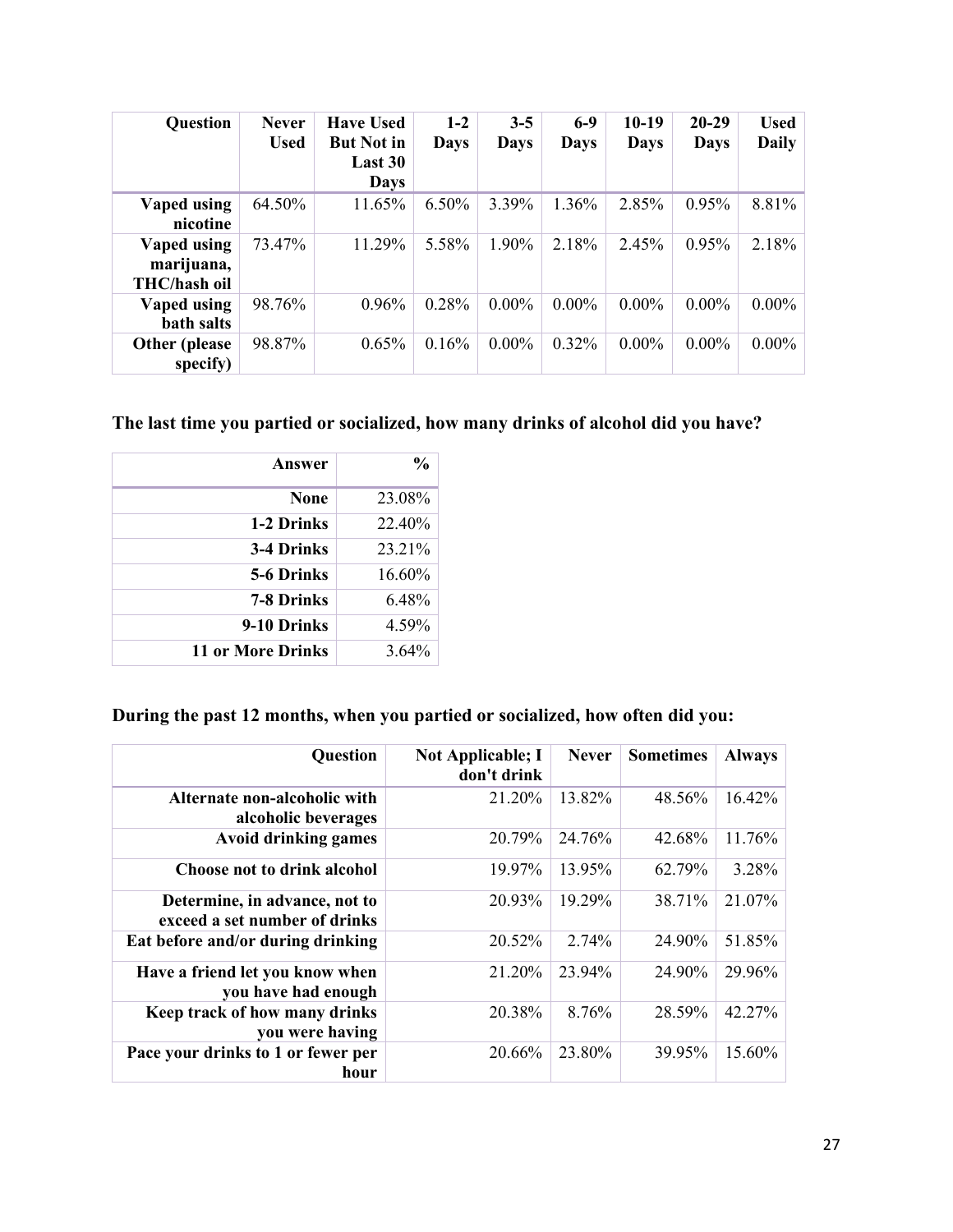| Stick with only one kind of alcohol<br>when drinking | 20.38% | 9.30% | $49.66\%$   20.66% |
|------------------------------------------------------|--------|-------|--------------------|
| Use a designated driver                              | 20.79% | 3.28% | $10.12\%$   65.80% |

## **Within the last 12 months, have you experienced any of the following when drinking alcohol?**

| Question                                         | <b>Not Applicable; I</b><br>don't drink | N <sub>0</sub> | Yes      |
|--------------------------------------------------|-----------------------------------------|----------------|----------|
| Did something you later<br>regretted             | 21.61%                                  | 55.68%         | 22.71%   |
| Forgot where you were or<br>what you did         | 21.48%                                  | 56.50%         | 22.02%   |
| Got in trouble with the<br>police                | 21.48%                                  | 76.06%         | 2.46%    |
| Someone had sex with you<br>without your consent | 21.48%                                  | 75.51%         | 3.01%    |
| Had sex with someone<br>without their consent    | 21.48%                                  | 77.98%         | $0.55\%$ |
| Had unprotected sex                              | 21.20%                                  | 55.40%         | 23.39%   |
| <b>Physically injured yourself</b>               | 21.61%                                  | 66.62%         | 11.76%   |
| Physically injured another<br>person             | 21.48%                                  | 76.74%         | 1.78%    |
| <b>Seriously considered</b><br>suicide           | 21.61%                                  | 76.33%         | 2.05%    |

**How many drinks of alcohol do you think the average student at Curry had the last time she/he partied or socialized?**

| Answer      | $\frac{0}{0}$ |
|-------------|---------------|
| <b>None</b> | 3.99%         |
| 1-2 Drinks  | 2.89%         |
| 3-4 Drinks  | 32.64%        |
| 5-6 Drinks  | 37.05%        |
| 7-8 Drinks  | 14.60%        |
| 9-10 Drinks | 5.92%         |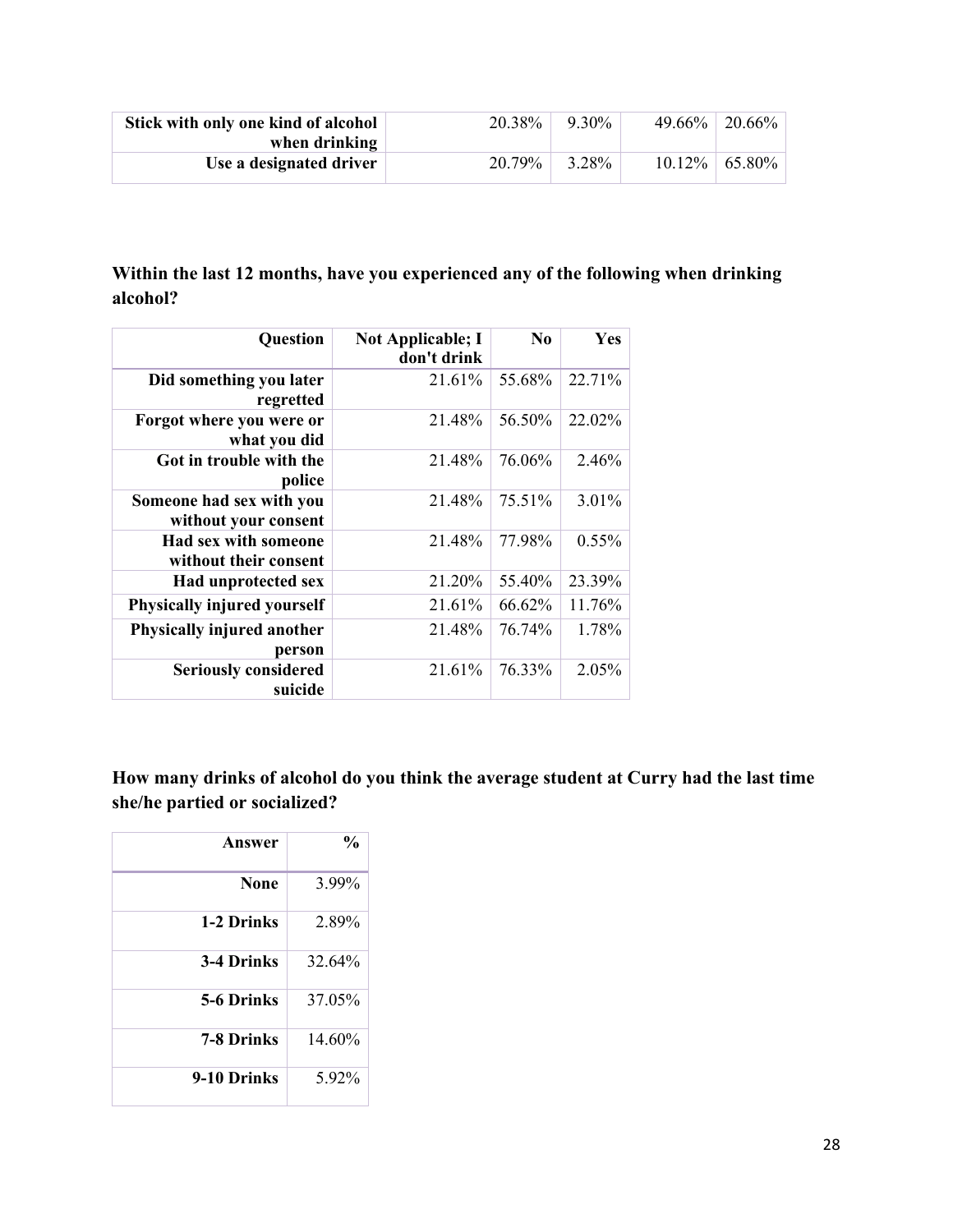#### **Coalition/Council Prevention Initiatives**

#### **Milton Substance Abuse Prevention Coalition**

The Coalition was created in October 2014 to address the prevention and treatment of dangerous and addictive substances such as illicit and prescription drugs and alcohol misuse in people of all ages and backgrounds. The Coalition is comprised of town leaders, employees, residents and those in recovery. The Milton Substance Abuse Prevention Coalition has been awarded a \$110,000 three-year grant from the Blue Hills Community Alliance to support community-based efforts to prevent and address substance abuse and mental illness in Milton. The Milton Substance Abuse Prevention Coalition mission is to work together to save lives by increasing awareness, interventions, and resources for Milton residents that address the causes, stigma, and consequences associated with substance abuse, addiction and mental illness. The Coordinator for Wellness Education at Curry College is an active member of this coalition. The Milton Substance Abuse Prevention Coalition hosted their annual strategic planning meeting at Curry College in December 2016. Over 70 members of the Milton, MA community was in attendance. Curry College continues to collaborate with the Milton Substance Abuse Prevention Coalition and the Coordinator for Wellness Education attends meetings.

#### **Wellness Council**

In support of Direction II of Curry College's Strategic Planning, specifically as an essential element of its articulated charge to "develop a comprehensive, integrated, and centralized system of academic services and support for all students to increase wellness, success and persistence to graduation," the Wellness Model Work Team convened in spring 2014 to examine the 2012 CCHA data, analyze the substantial increased utilization of College services, such as Counseling and Disability Services, benchmark best practices, and consider strategies to integrate support services to increase student wellness. Through the 2014 work team, the Wellness Council was successfully formulated in the spring of 2015. The mission of the Wellness Council allows faculty, staff and students the opportunity to collaborate more intentionally and provide integrated programming and services to support personal and academic growth in connection with the six dimensions of wellness - physical, emotional, spiritual, intellectual, occupational, and social well-being. The Wellness Council is made up of 18 departments which include: Wellness Education, Health Services, Counseling Center, Athletics, The Center for Career Development, Sodexo Dining Services, Fitness and Recreation, Student Affairs, Spiritual Life, Public Safety, Student Financial Services, Residence Life and Housing, Community Health and Wellness, General Education, Institutional Advancement, Academic Advising and students. Wellness Council Accomplishments since 2017 include:

- Social Media Presence- #BeWellatCurry and Instagram Account @BeWellatCurry
- Over 135 Wellness Wednesday events- held every Wednesday in the Student Center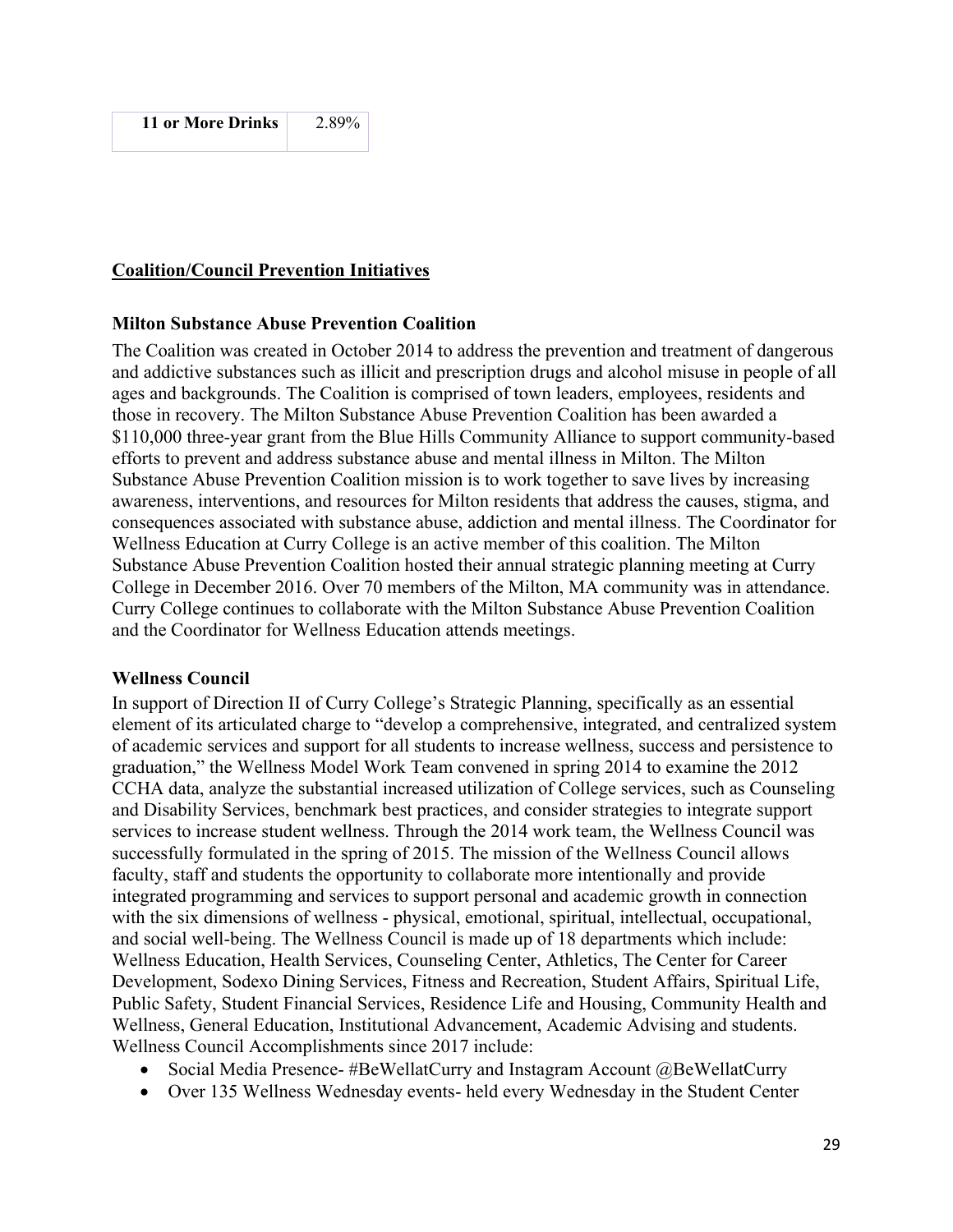- Increased CCHA participation from 2016 to 2019 by almost 50%
- Began using Presence software to collect data from Wellness Wednesday participants, assess effectiveness, and gauge student interest
- On-going programming and collaboration

#### **Wellness Education Strengths, Successes, Challenges and Improvements**

#### **Strengths and Successes include:**

- Offers a variety of educational programming throughout the academic calendar including First 6 Weeks of Wellness, National Collegiate Alcohol Awareness Week, Alcohol Awareness Month, Fresh Check Day, Consent Day and other sexual assault awareness and prevention programming.
- Strengthened relationship with Athletics through collaboration of hosting guest speakers and meetings with coaches and teams.
- Host alcohol educational programming to communicate educational messages and promote healthy choices during high-risk times of the semester including the first six weeks of the fall semester, Halloween, Spring Break, Spring Weekend and Senior Week Celebrations.
- Provides non-judgmental feedback and safe strategies to students regarding their own substance use through motivational interviewing.
- Use empirical, best practices models, including environmental approaches such as BASICS and CHOICES.
- Residence Life and Housing created a system to record all RA AOD programming happening in the halls.
- Facilitates summer training for Resident Advisors.
- Provides educational sessions during summer Orientation and Welcome Weekend addressing alcohol and other drug awareness (risks and responsibilities).
- Secures dynamic outside speaker/educator for all first-year students during Welcome Weekend to interact with students in an engaging manner about students' successful decision-making skills and sexual assault awareness.
- Maintains a web page with links to self-help groups, facts sheets, links to state, federal and other resources regarding alcohol and other drug information and services.
- Supports Resident Advisor programming during the academic year focusing on the six dimensions of wellness including alcohol and other drugs and sexual assault awareness.
- The Office of Wellness Education established an internship and hired the first intern in Spring 2019
- Coordinator of Wellness Education serves as a member of the New England Health Educators Network (NEHEN) a local recognized community-based network focusing on comprehensive health and wellness initiatives within Higher Education.
- Successful and continual partnerships created with First Year Studies, including in class presentations and distribution of campus resources
- Offers E-Chug and E-Toke through eCHECKUP To Go, an interactive online educational tool for students. This online program is used to educate students on the impact and